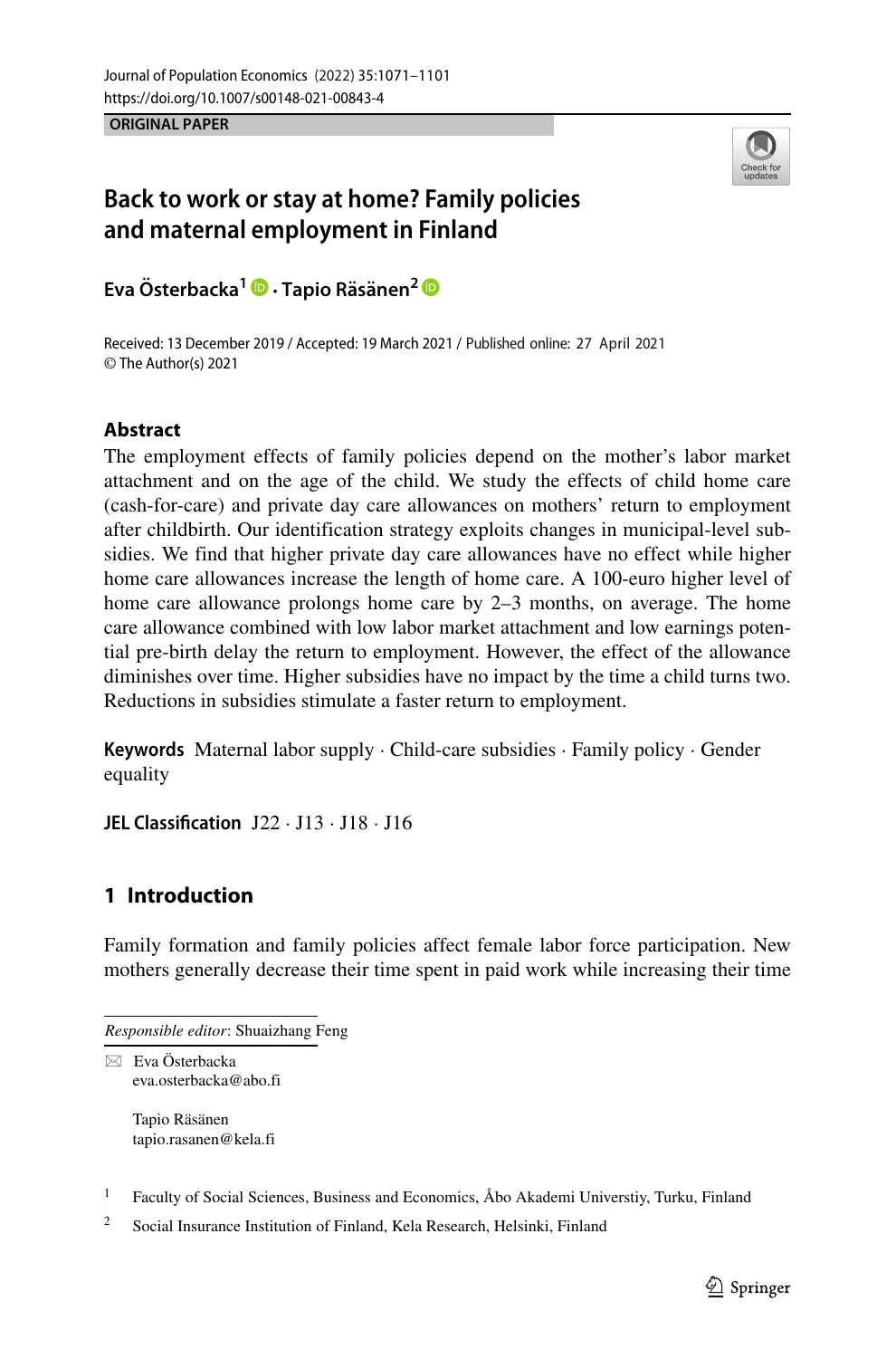spent in unpaid work. Long periods of family leave benefits generally extend home care among mothers and reduce female labor supply, while support for child care outside the family increases female labor supply. The length of maternal child-care leave is affected by incentives and preferences, which are, in turn, affected by both individual and family characteristics and furthermore by family policies (Leibowitz et al. [1992;](#page-29-0) Apps and Rees [2004;](#page-28-0) Kangas and Rostgaard [2007;](#page-29-1) Burgess et al. [2008;](#page-28-1) Pronzato [2009;](#page-29-2) Ulker and Guven [2011;](#page-29-3) Olivetti and Petrongolo [2017\)](#page-29-4).

However, policy effects depend not only on individual and family characteristics but also on the age of the child. We use the Finnish context to study how family policies and the age of the child affect the timing of maternal return to the labor market after childbirth. A distinct feature of Finnish family policy is that parents can choose between home care and day care for their young children. Finland both offers public support for home care of children under the age of three and subsidizes day care heavily. We scrutinize heterogeneous and dynamic effects of these family policies, in particular the effect of the home care allowance (also called cash-for-care) when affordable and good-quality day care is available.

The Nordic countries have considerably gender equality in a global context, but Finland deviates somewhat. Female labor force participation was already high by the 1970s, although it has not increased that much since then. Female labor force participation is lower than in the other Nordic countries, partly due to the possibility of financial support for the home care of children under 3 years old, and the gender pay gap is wider (OECD [2018\)](#page-29-5). Attitudes regarding traditional gender roles are more positive in Finland compared to other Nordic countries, and close to attitudes in other European countries (Salin et al. [2016;](#page-29-6) Ylikännö et al. [2016\)](#page-30-0). For instance, Engster and Stensota  $(2011)$  $(2011)$  examine a dual career-earner and a family policy support index and find that, among the Nordic countries, Finland is closest to Central European and German countries. In that sense, results from Finland can be generalized not only to more gender-equal countries but also to countries where more conservative norms are prevalent.

Family policies matter for female labor force participation. The effects vary and some policies may have unintended consequences (Hegewisch and Gornick [2011\)](#page-29-7). In the Finnish context, previous research shows that the home care allowance reduces labor force participation among mothers. Furthermore, take-up varies by labor market status before childbirth (Lammi-Taskula [2004;](#page-29-8) Peutere et al. [2014;](#page-29-9) Kosonen [2014;](#page-29-10) Kosonen and Huttunen [2018\)](#page-29-11). In the German context, Kuhlenkasper and Kauermann [\(2010\)](#page-29-12) and Fitzenberger et al. [\(2013\)](#page-28-3) point out that the replacement rates of family benefits, the duration of job-protection periods, and previous labor market attachment among mothers have dynamic effects on the duration of the home care period. We contribute to the literature by showing that family policies have both heterogeneous and dynamic effects on families with small children by using extensive Finnish register data. The results show that altering the level of the home care allowance influences the length of home care. However, the effect fades with the age of the child.

By using municipal differences in subsidies to families and changes in replacement rates by the age of the child, we report causal policy effects. Our identification strategy exploits changes in municipal-level subsidies over the years. The treatment group consists of mothers living in municipalities that have increased the subsidies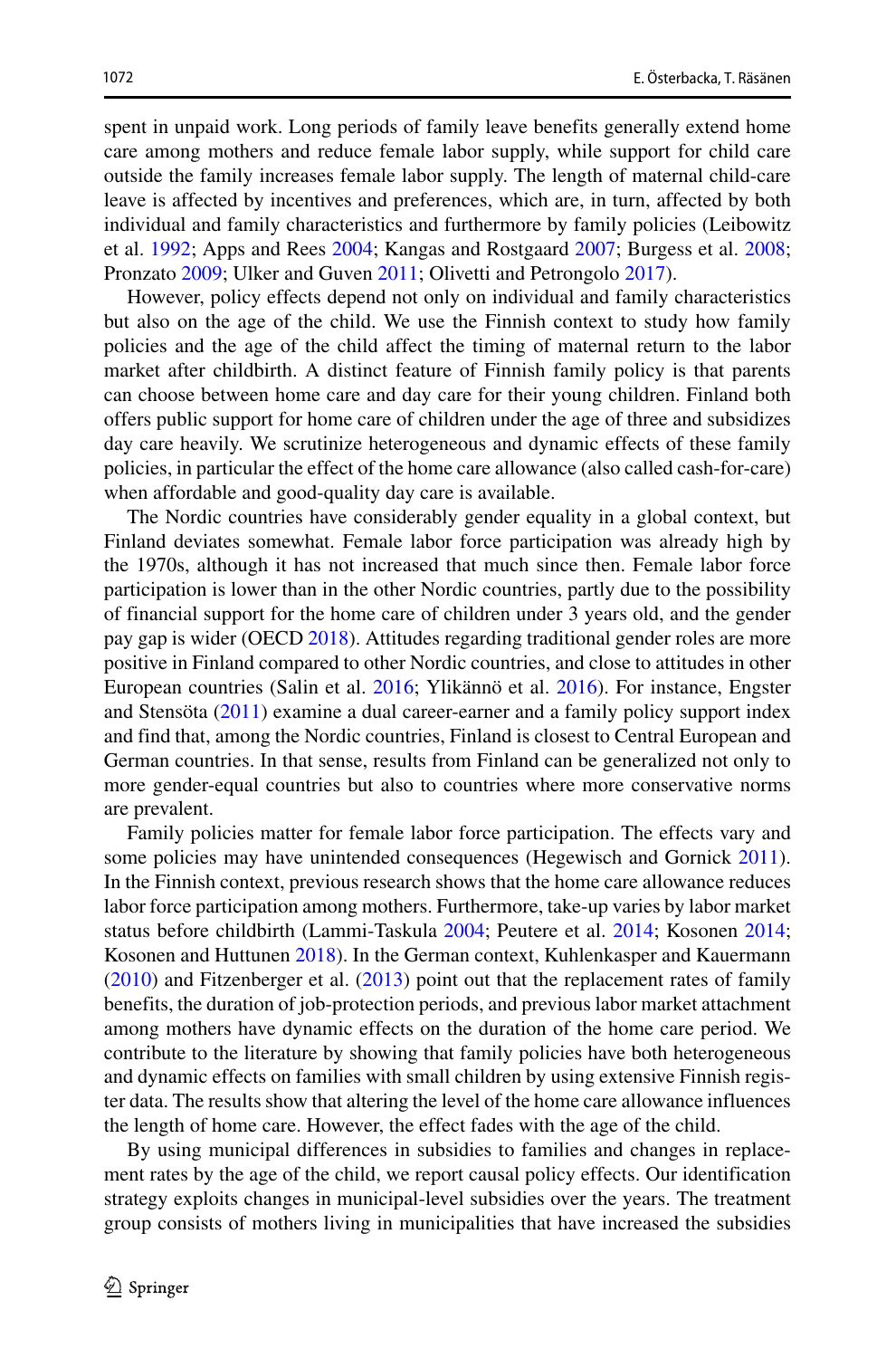while the control group consists of mothers living in other municipalities. A causal identification requires that policy implementations are exogenous to the treated mothers. We find support for a causal interpretation. First, the increase in the subsidy is uncorrelated with the outcomes of the treated before the increase. Second, the difference between control and treatment groups is stable before the increase of the subsidy. These, and other, identification assumptions are further discussed in Section [5.3,](#page-16-0) and results from identification tests are presented in Appendix [B.](#page-23-0) But first, we introduce the concept, the institutional context, the data set, and the empirical strategy.

## **2 Background**

#### **2.1 Theoretical framework and previous findings**

Adding a child to the family is a big decision. In the new home economics theory, the choice to become parents is a rational decision, based on preferences, costs and benefits of children, and income constraints (Becker [1991\)](#page-28-4). The costs related to children are both direct and indirect. Indirect costs include opportunity costs related to reduced labor force participation, for which mothers usually take the main responsibility. Mincer and Polachek [\(1974\)](#page-29-13) point out that time outside the labor market can result in not only forgone earnings but also lost human capital. In their seminal work, Mincer and Polachek [\(1974\)](#page-29-13) show that the higher the education level among mothers, the higher the wage penalty for child-care leaves. Opportunity costs for child-care leaves vary among women with different types of labor market attachments. In a recent meta-analysis, Cukrowska-Torzewska and Matysiak [\(2020\)](#page-28-5) show that the wage penalty can generally be explained by the deterioration of human capital due to child-care leaves.

Family policies alter the costs related to children, hence are likely to affect the labor force participation among mothers. Firstly, when child-care leaves are publicly financed, the immediate costs of forgone earnings are partly covered. Secondly, public support for alternatives to home care alters the budget constraints, which affect the timing of the return to the labor market. Policies can increase or reduce the relative price of day care.

Policies that increase the relative price of day care should decrease labor force participation among mothers. By studying the introduction of home care allowance in Norway, Kornstad and Thoresen [\(2007\)](#page-29-14) found support for reduced employment due to increased relative price of day care. They argue that decisions on labor force participation and child care are interrelated through the income level that labor force participation generates which in turn implies child-care arrangements. However, the introduction of home care allowance in Norway did not affect fathers' working hours. Naz [\(2004\)](#page-29-15) argues that this implies, in addition, an increased value of mothers' time at home and increased specialization. In general, the introduction of home care allowance reduces labor force participation (Rønsen and Sundström [2002;](#page-29-16) Naz [2004;](#page-29-15) Schøne [2004;](#page-29-17) Kornstad and Thoresen [2007;](#page-29-14) Giuliani and Duvander [2017\)](#page-28-6).

Policies that reduce the relative price of day care should increase the employment rate. Generally, support for child care outside the family increases labor supply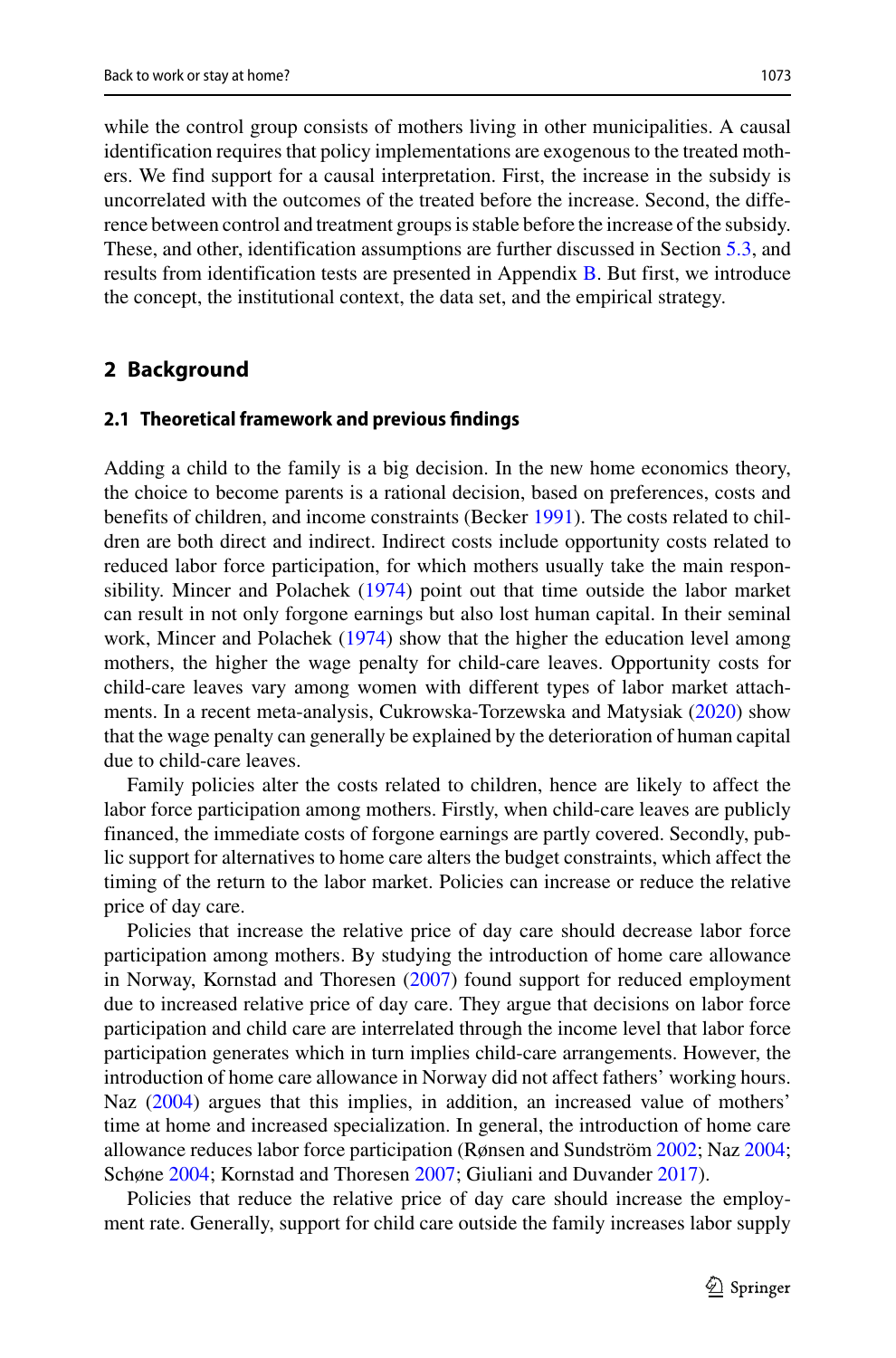among mothers (Apps and Rees [2004;](#page-28-0) Kangas and Rostgaard [2007;](#page-29-1) Ulker and Guven [2011;](#page-29-3) Olivetti and Petrongolo [2017\)](#page-29-4).

Heterogeneous policy effects are likely to arise when support for home care changes by the age of the child or when the level of reimbursement varies between individuals. Burgess et al. [\(2008\)](#page-28-1) propose a theoretical framework for examining the effects of maternity leave rights and other factors that influence the decision to return to work after childbirth. The mother chooses between returning to work and staying home taking care of her child over a period where she meets altering budget constraints over time. In addition to budget constraints, individual preferences affect the decision as well. By considering that support for home care changes by the age of the child and that the level of reimbursement varies between individuals, Burgess et al. [\(2008\)](#page-28-1) show that discontinuities and level differences in opportunity sets affect the choice of when to return to work. They argue that when the benefit level decreases, clustering should occur. Due to the discontinuities and level differences in opportunity sets, mothers can make similar decisions even with different preferences. Correspondingly, similar preferences can lead to different decisions. As a consequence, policy effects are heterogeneous.

In the Finnish context, Lammi-Taskula [\(2004\)](#page-29-8) and Peutere et al. [\(2014\)](#page-29-9) stated that mothers use home care allowance to a larger extent if they have poor labor market attachment before childbirth. With municipal variation in home care allowance supplements in Finnish data, Kosonen [\(2014\)](#page-29-10) and Kosonen and Huttunen [\(2018\)](#page-29-11) found causal effects of higher subsidies on reduced labor force participation among mothers.

Furthermore, changes over time will have different effects for mothers with different opportunity costs to home care. For instance, Kuhlenkasper and Kauermann [\(2010\)](#page-29-12) analyze the dynamic behavior of German mothers and find some dynamic effects on the timing of the return to the labor market. The most important dynamic effects are found between the parental leave system and women's labor market attachment before and between births.

On a more general level, previous research shows that personal and family charac-teristics affect the duration of mothers' child-care leaves (Gutiérrez-Doménech [2005;](#page-28-7) Burgess et al. [2008;](#page-28-1) Matysiak and Vignoli [2008;](#page-29-18) Kuhlenkasper and Kauermann [2010;](#page-29-12) Gerster and Lappegård [2010;](#page-28-8) Fitzenberger et al. [2013\)](#page-28-3). These characteristics reflect preferences and choices made before childbirth. Mothers who were attached to the labor market before giving birth are more likely to return sooner. Mothers with higher opportunity costs for staying at home for longer periods, that is, highly educated mothers with higher pre-birth earnings, are more likely to return sooner. Marital status can affect the decision as well. If the father is able to support the family, the mother is likely to take care of their child longer.

Some of these above-mentioned empirical studies argue for estimating causal effects on maternal employment, for instance (Schøne [2004;](#page-29-17) Fitzenberger et al. [2013;](#page-28-3) Kosonen [2014;](#page-29-10) Kosonen and Huttunen [2018\)](#page-29-11). To our knowledge, there are few extensive results on the heterogeneous and dynamic effects of childbirth on maternal employment decisions. Fitzenberger et al. [\(2013\)](#page-28-3) estimate causal effects of the first child, by using a dynamic treatment approach with German mothers. Their main findings are that the employment effects differ by age and educational groups. Kosonen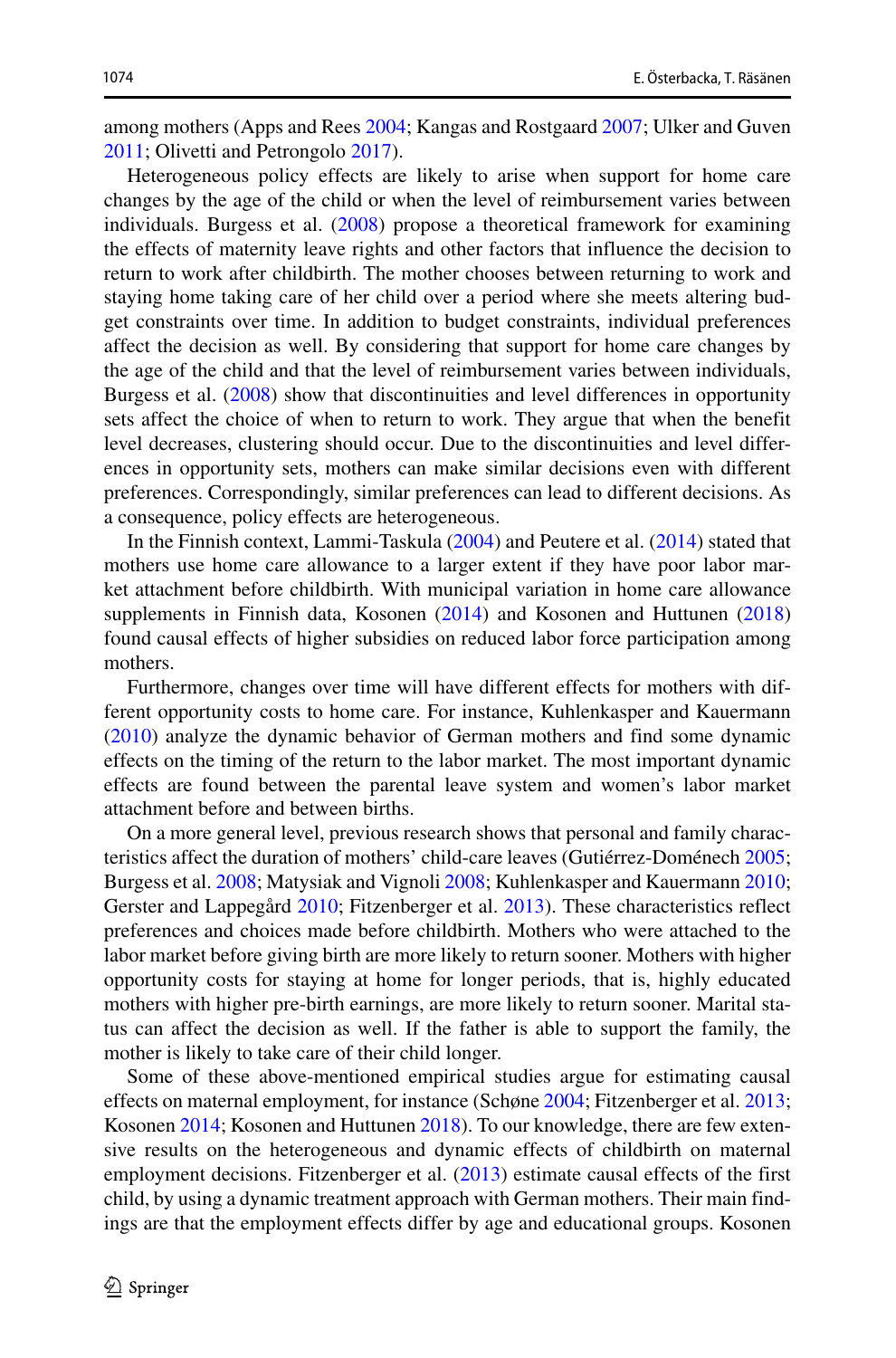[\(2014\)](#page-29-10) also finds differences in causal employment effects by educational group. In contrast to these analyses, we estimate both causal effects for the timing of the return to employment and furthermore, heterogeneous and dynamic effects.

### **2.2 Institutional background of the Finnish family policies**

The Finnish welfare state offers several benefits and services to children and their families. Finland has universal parental leave and child-care policies to which all Finnish residents are entitled. The responsibility for services and transfers targeted at families are divided between the state and municipalities. Child-care leaves are organized on the state level and parental leave legislation applies to all employers and employees. Similarly, maximum day care fees, minimum home care allowance, and minimum private day care allowance are set at state level. Day care is organized and financed at municipal level. Municipalities may decide to pay additional subsidies, municipal supplements, to support home care or private day care of children. Available municipal supplements are likely to affect mothers' incentives to return to work which we use as our identification strategy in this study.

Generally, the replacement rate of earnings-related parental leave benefits is more generous while the home care allowance is low even with the municipal level supplements. After the earnings-related parental leave period, when the child is around nine months old, parents may choose between returning to the labor market and using subsidized day care services or taking care of the child at home and receiving home care allowance.<sup>[1](#page-4-0)</sup> Home care allowance is a flat rate allowance allowed to families, whose youngest child is under 3 years of age and does not attend public day care.<sup>[2](#page-4-1)</sup> In accordance with national labor force legislation, parents have the right to return to their former employer if their employment contract covers the leave period. The same applies for those who use parental leave only.[3](#page-4-2)*,*[4](#page-4-3)

A large share, around 90% of families, uses a period of home care allowance to add to their parental leave. Mothers are mainly the ones to stay at home and care for their children, but the length of the period varies.<sup>5</sup>

<sup>&</sup>lt;sup>1</sup>See Fig. [4](#page-20-0) in the Appendix for more details on parental leaves and care allowances.

<span id="page-4-1"></span><span id="page-4-0"></span><sup>&</sup>lt;sup>2</sup>The older siblings are often cared for at home as well, which increases the level of the allowance (as well as municipal supplements and statutory supplements for low-income families – that is, often for single parents). In this sense, the Finnish system is unique, as no other country financially supports the home care of children over 3 years old.

<span id="page-4-2"></span><sup>&</sup>lt;sup>3</sup>Employers are obliged to offer posts with conditional tenure. Temporary posts are still possible, such as substitution (for mothers on parental leave) or fixed-term projects.

<span id="page-4-3"></span><sup>4</sup>If the parent receiving home care allowance does not have a job to return to, they can chose to apply for unemployment benefits. In this case, they are obliged to accept a job offer. If they are not willing to return to the labor market, they are not entitled to any other public support except last-resort social assistance. Alternatively, and this is likely, having another child entitles the mother to renewed parental leave benefits.

<span id="page-4-4"></span><sup>5</sup> During the research period, the use of home care has decreased. In 2000, home care allowance was used to support the home care of 58% of children between the ages of 9 months and 2 years. This share decreased to less than 50% by 2010 (Kela [2016\)](#page-29-19). The explanation for the decline in home care is that the longest home care allowance periods (over 24 months) have decreased markedly. At the same time, shorter home care allowance periods have, in fact, become more prevalent (Salmi and Närvi [2017\)](#page-29-20).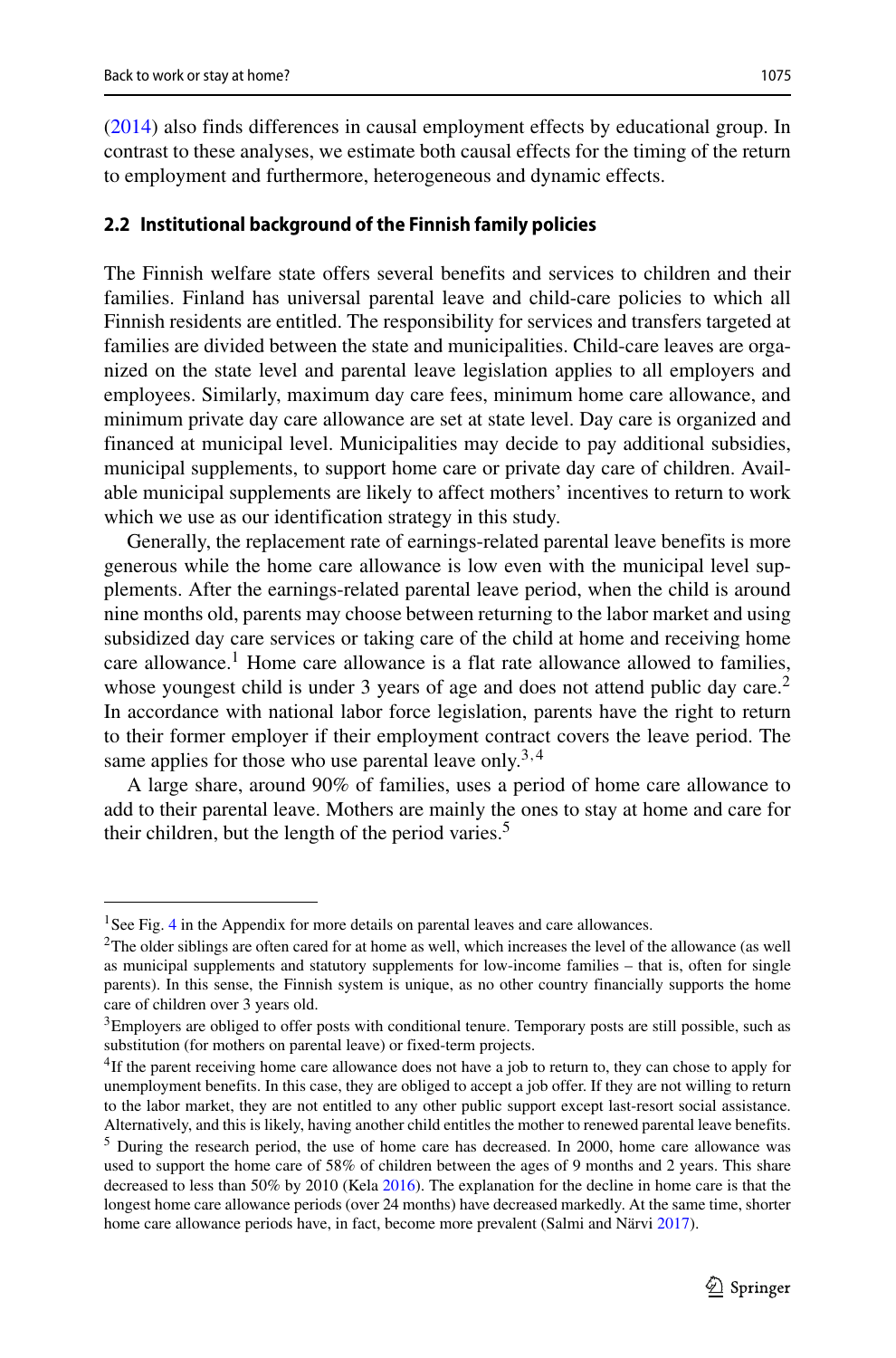During the research period, all families with children under school age are entitled to public day care or financial support for private day care. Municipalities are obliged to arrange day care for children under the school age residing in the municipality. The municipalities can arrange the care themselves or authorize private day care providers. Families who choose private day care providers are entitled to a private day care allowance offered from the state. The fee for private day care is generally higher than the fee for public day care, but still affordable due to the private day care allowance. The out-of-pocket costs for public and private day care are quite close at least for the more affluent parents, who are the most likely users of private day care (Takala [2000\)](#page-29-21). Most families use public day care.<sup>[6](#page-5-0)</sup>

We use the municipal differences in subsidies to families to estimate causal policy effects. Higher home care allowance supplements have an income effect and a substitution effect. The income effect implies longer and the substitution effect shorter home care periods. However, in relation to the earnings potential of the mothers, the outcome is likely to differ (Burgess et al. [2008\)](#page-28-1). Also, private day care supplements are likely to equalize the out-of-pocket costs of day care with public day care fees. Considering the forgone earnings when mothers stay out of the labor force, higher private day care supplements are more likely to have employment effects for mothers with higher earnings potential (Kornstad and Thoresen [2007\)](#page-29-14).

Municipal supplements are more likely to be available in larger municipalities and in municipalities where the number of small children is relatively high, the number of people moving in is high, and the municipal tax rate is somewhat lower. Furthermore, since the municipality is responsible for providing public day care, the municipality is more likely to offer municipal supplements if the supply of public day care is insufficient (Miettunen [2008;](#page-29-22) Lahtinen and Selkee [2016\)](#page-29-23).

### **3 Data**

Our data set consists of a 60% random sample of all Finnish women giving birth between 2001 and 2009. The data set is compiled in cooperation between Statistics Finland and the Social Insurance Institution of Finland (Kela), based on their registers. The data set includes information on typical individual characteristics such as age, education, wages, and other income sources. Information on maternity, paternity and parental leave benefits, child home care allowances, and private day care allowances paid to mothers and their spouses are also available. The mothers' maternity and parental leave as well as employment, unemployment, and child home care allowance spells, with exact dates, are used to follow mothers after they give birth. It

<span id="page-5-0"></span><sup>&</sup>lt;sup>6</sup>The take-up rate of private day care has been low in Finland, but is increasing. In 2000, the Social Insurance Institution of Finland granted private day care allowance for 3.7% of children aged 9 months to 6 years. In 2010, the respective proportion was almost 5% (Kela [2016\)](#page-29-19). In 2000, 59.1% of children aged 9 months to 6 years attended day care. In 2010, this proportion increased to 62.3%. The proportion of children attending private day care of all children in day care was 7–8% during this period (Kela [2016;](#page-29-19) Säkkinen and Kuoppala [2018\)](#page-29-24).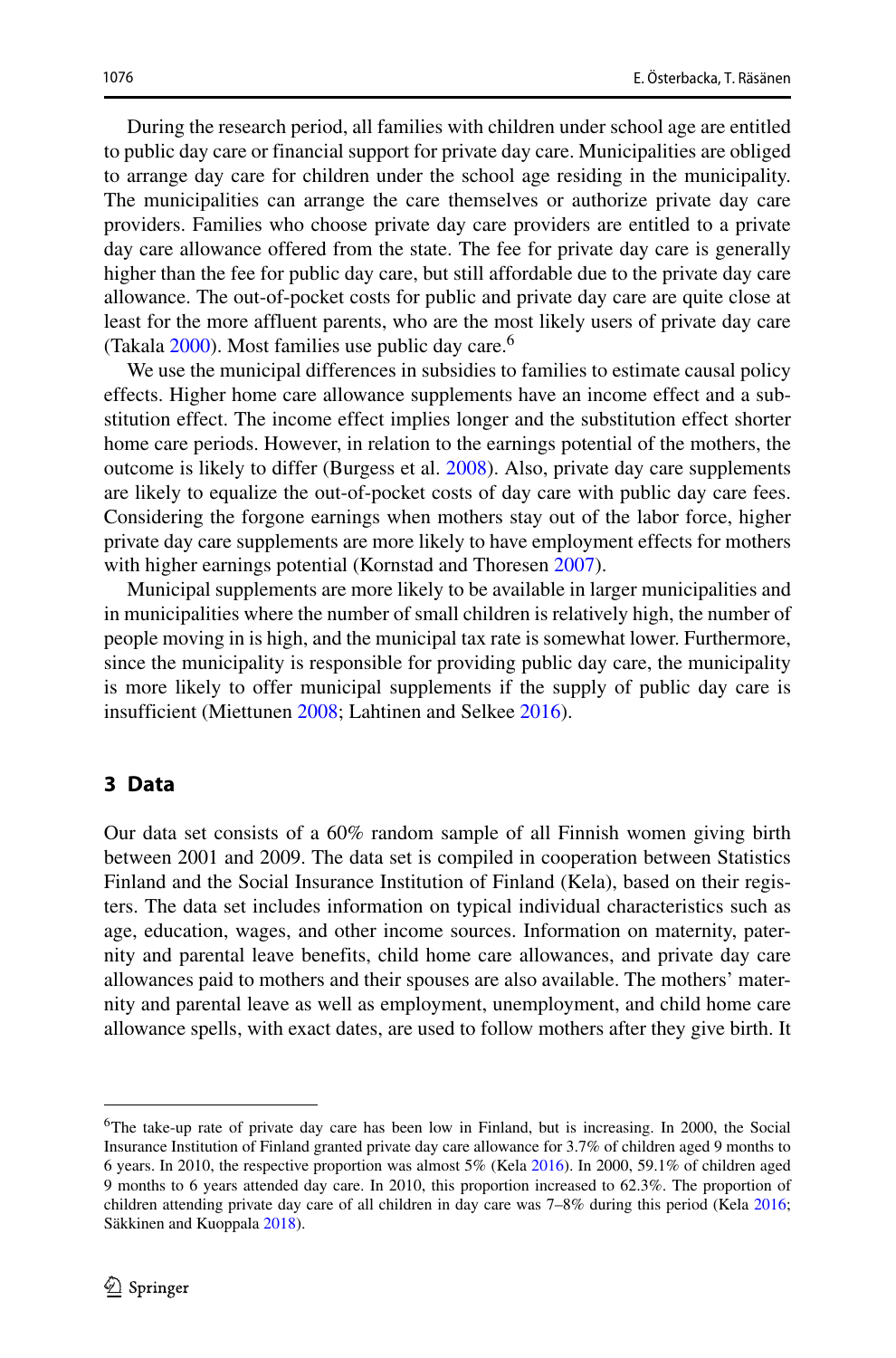is possible to link information on household members; hence, information on married or cohabiting partners is also available.

Municipal supplements to home care allowance (HCA) and private day care allowance (PCA) vary between municipalities. During the research period, the number of municipalities that offer supplements has increased. In 2000, 23% of municipalities offered one or both of the supplements, and by 2012, the proportion had increased to  $52\%$  (Räsänen et al.  $2019$ ). The municipalities decide upon the level and criteria for the supplements that can depend, for instance, on the age of the child or the number of children in the family. Municipalities can choose to administer the supplements themselves or commission the administration from Kela. During the research period, an increasing number of municipalities pay out their supplements through Kela.<sup>[7](#page-6-0)</sup> At the end of the research period, Kela administers more than half of the HCA supplements and around three quarters of the PCA supplements (Räsänen et al. [2019\)](#page-29-25). The data set contains information on municipal supplements paid by Kela. Hence, mothers giving birth in municipalities that administer the supplements themselves are excluded from the analyses.<sup>[8](#page-6-1)</sup>

In the analyses, we include mothers who are at least 19 years old, who have given single birth to their first or second child, have a living partner at childbirth, and live in a municipality that does not offer municipal supplements at all or administers them through Kela. These mothers are entitled to the same type of public support. We follow the mother until her child is 36 months old, so the youngest cohort is followed until 2012. Eligibility for HCA ends when the child turns three, as does the job protection period for mothers who were employed at the time of childbirth. Cases where the child has died within 36 months after childbirth are excluded from the analyses, and cases where the parents divorce or a new child is born into the family are censored from the analyses.

We have chosen to include first and second births in the analyses. The general fertility rate in the early 2000s increased from 1.73 in 2000 to 1.87 in 2010, and the average number of children per family is around 1.8 (Statistics Finland [2017\)](#page-29-26). Analyzing first and second births covers the average number of children in families. Some mothers may have given birth to a third or fourth child within the studied period, but we exclude births of higher parities from the analyses.

We use the consumer price index to express monetary values in euros in the year 2000. The highest earnings from two years preceding the birth comprise the earn-ings measures for mothers and fathers.<sup>[9](#page-6-2)</sup> Most other characteristics of the mothers are measured when the child is born. Time-dependent variables make an exception: municipality, municipal unemployment rate, information whether partner is unemployed, and age-specific HCA and PCA benefits depending on the municipality of residence.

<span id="page-6-0"></span><sup>&</sup>lt;sup>7</sup>See Table [4](#page-20-1) in the Appendix for more information on the number of municipalities offering the supplements.

<span id="page-6-1"></span><sup>&</sup>lt;sup>8</sup>Mothers living in municipalities that pay out the supplements through Kela are representative among mothers living in municipalities that pay out municipal supplements.

<span id="page-6-2"></span><sup>&</sup>lt;sup>9</sup>The level of the family leave benefits are mostly based on taxable earnings 2 years prior to the birth, but if later earnings are higher, the benefit level is based on the more recent earnings.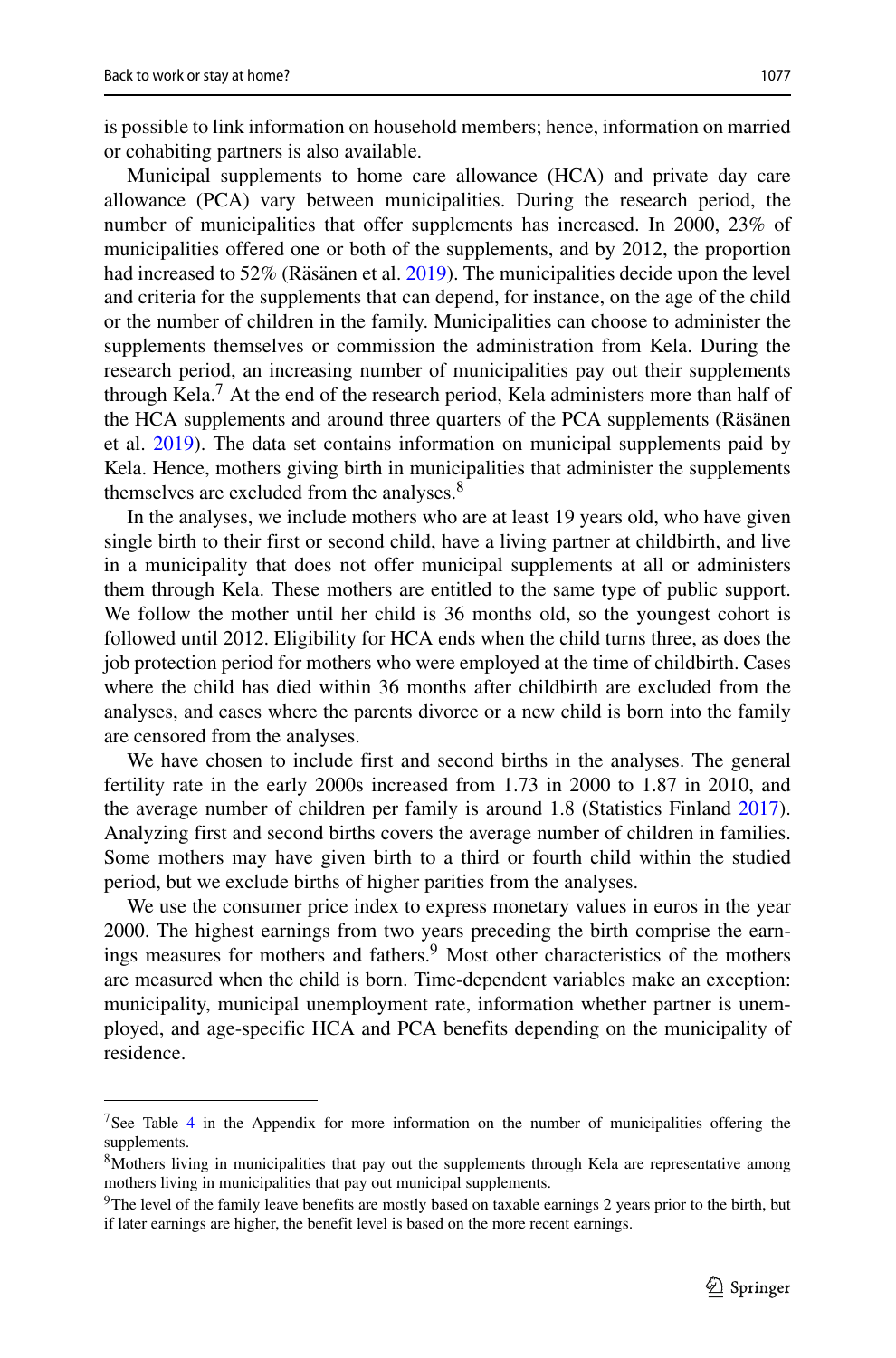Tables [1](#page-7-0) and [2](#page-8-0) present descriptive statistics for mothers by municipal supplement type. Overall, most mothers giving birth to their first or second child are attached to the labor market and have at least secondary education. Around 10% of the mothers are employed before but not at the time of childbirth whereas 60% have an employment contract when the child is born. Around 30% of mother are students,

| Variable                                                 | Category                      | No supplements   | Only HCA         | Only PCA         | Both   |
|----------------------------------------------------------|-------------------------------|------------------|------------------|------------------|--------|
| Age                                                      |                               | 27.3             | 27.2             | 27.9             | 29.3   |
| Education                                                | <b>Basic</b>                  | 0.123            | 0.125            | 0.125            | 0.134  |
|                                                          | Secondary                     | 0.483            | 0.454            | 0.438            | 0.321  |
|                                                          | Tertiary                      | 0.393            | 0.421            | 0.437            | 0.545  |
| Marital status                                           | Cohabiting                    | 0.536            | 0.524            | 0.501            | 0.419  |
|                                                          | Married                       | 0.464            | 0.476            | 0.499            | 0.581  |
| Labor market status<br>before childbirth                 | Employed at<br>childbirth     | 0.565            | 0.576            | 0.616            | 0.689  |
|                                                          | Employed before<br>childbirth | 0.126            | 0.130            | 0.108            | 0.092  |
|                                                          | Student                       | 0.064            | 0.063            | 0.062            | 0.043  |
|                                                          | Unemployment                  | 0.132            | 0.131            | 0.109            | 0.064  |
|                                                          | Other                         | 0.113            | 0.099            | 0.105            | 0.111  |
| Emp. months within<br>12 months before<br>1st childbirth |                               | 8.4              | 8.8              | 8.8              | 9.4    |
| Immigrant                                                | N <sub>0</sub>                | 0.972            | 0.970            | 0.959            | 0.921  |
|                                                          | Yes                           | 0.028            | 0.030            | 0.041            | 0.079  |
| Wage                                                     |                               | 15,196           | 15,885           | 16,821           | 21,735 |
| Spouses wage                                             |                               | 22,652           | 23,247           | 24,163           | 30,528 |
| Type of employer,                                        | Private                       | 0.632            | 0.618            | 0.635            | 0.649  |
| if employed at $t = 0$                                   | Municipality                  | 0.308            | 0.322            | 0.281            | 0.226  |
|                                                          | <b>State</b>                  | 0.060            | 0.060            | 0.084            | 0.126  |
| Unemployed spouse                                        |                               | 0.096            | 0.106            | 0.106            | 0.079  |
| Municipality type                                        | Urban                         | 0.217            | 0.813            | 0.779            | 0.977  |
|                                                          | Semiurban                     | 0.285            | 0.005            | 0.164            | 0.022  |
|                                                          | Rural                         | 0.498            | 0.182            | 0.056            | 0.002  |
| Municipal unemp. rate                                    |                               | 11.7             | 12.1             | 11.4             | 8.2    |
| HCA supplement,                                          |                               | $\boldsymbol{0}$ | 0.815            | $\boldsymbol{0}$ | 1.805  |
| 100 eur/month                                            |                               |                  |                  |                  |        |
| PCA supplement,                                          |                               | $\boldsymbol{0}$ | $\boldsymbol{0}$ | 1.980            | 3.204  |
| 100 eur/month                                            |                               |                  |                  |                  |        |
| Unique mothers                                           |                               | 23,819           | 2193             | 19,849           | 33,747 |

<span id="page-7-0"></span>**Table 1** Descriptive statistics for mothers, measured at or prior to childbirth, first child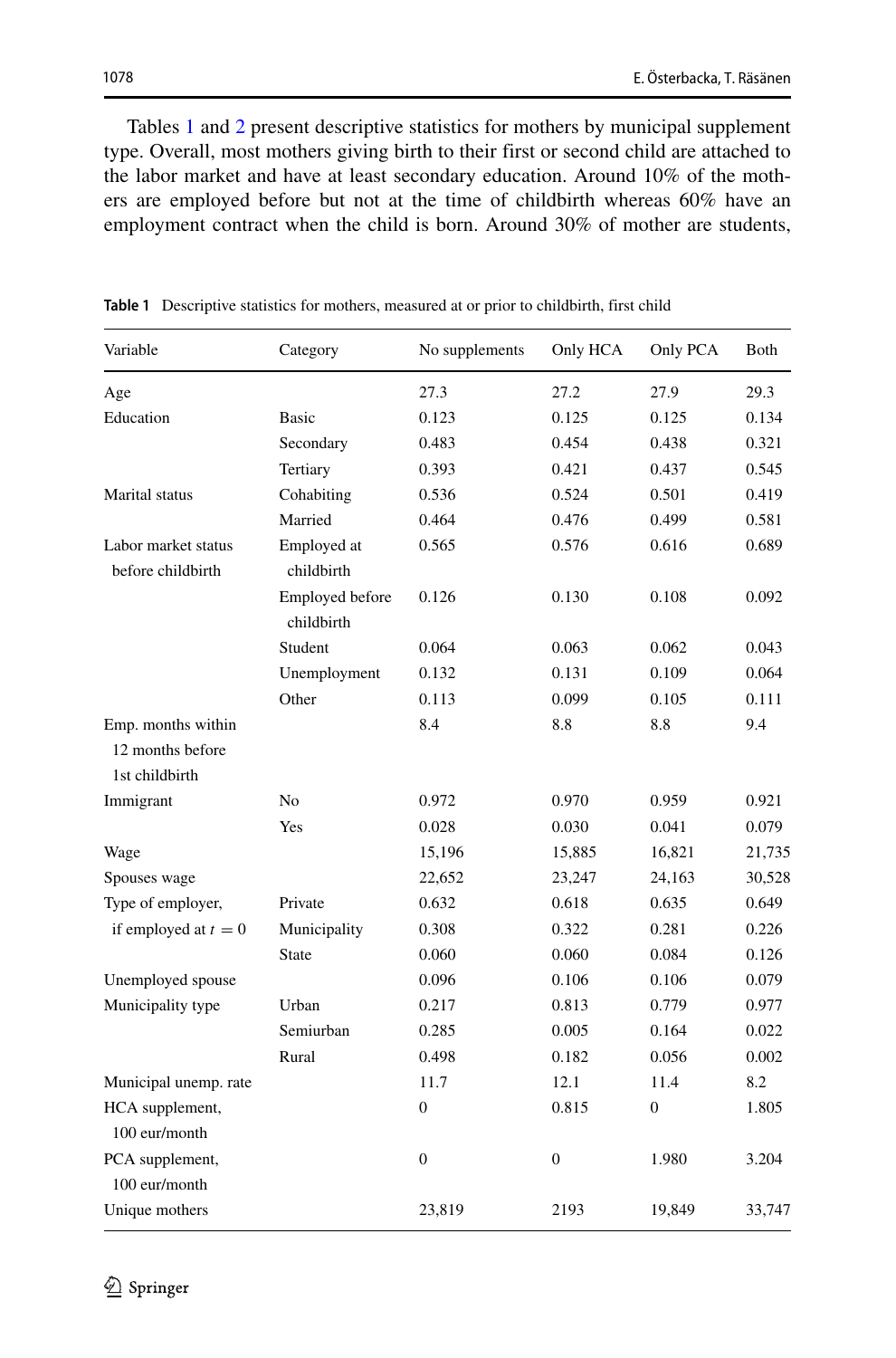| Variable                                                 | Category                      | No supplements   | Only HCA         | Only PCA     | Both   |
|----------------------------------------------------------|-------------------------------|------------------|------------------|--------------|--------|
| Age                                                      |                               | 29.0             | 29.4             | 29.8         | 31.0   |
| Education                                                | <b>Basic</b>                  | 0.126            | 0.116            | 0.127        | 0.140  |
|                                                          | Secondary                     | 0.474            | 0.440            | 0.409        | 0.308  |
|                                                          | Tertiary                      | 0.400            | 0.445            | 0.464        | 0.552  |
| Marital status                                           | Cohabiting                    | 0.358            | 0.318            | 0.317        | 0.266  |
|                                                          | Married                       | 0.642            | 0.682            | 0.683        | 0.734  |
| Age difference of 1st<br>and 2nd child                   |                               | 31.021           | 33.824           | 31.995       | 32.179 |
| Labor market status<br>before childbirth                 | Employed at<br>childbirth     | 0.549            | 0.575            | 0.605        | 0.652  |
|                                                          | Employed before<br>childbirth | 0.121            | 0.106            | 0.104        | 0.086  |
|                                                          | Student                       | 0.028            | 0.023            | 0.029        | 0.025  |
|                                                          | Unemployment                  | 0.080            | 0.089            | 0.071        | 0.037  |
|                                                          | Other                         | 0.221            | 0.206            | 0.190        | 0.200  |
| Emp. months within<br>12 months before<br>1st childbirth |                               | 7.4              | 8.2              | 8.0          | 8.8    |
| Employment months<br>between childbirths                 |                               | 8.6              | 9.5              | 10.1         | 9.6    |
| HCA take-up                                              |                               | 0.473            | 0.482            | 0.411        | 0.431  |
| Immigrant                                                | No                            | 0.978            | 0.984            | 0.966        | 0.932  |
|                                                          | Yes                           | 0.022            | 0.016            | 0.034        | 0.068  |
| Wage                                                     |                               | 15,950           | 16,541           | 17,858       | 22,277 |
| Spouses wage                                             |                               | 26,856           | 28,821           | 29,730       | 37,831 |
| Type of employer,                                        | Private                       | 0.584            | 0.552            | 0.586        | 0.609  |
| if employed at $t = 0$                                   | Municipality                  | 0.359            | 0.395            | 0.330        | 0.253  |
|                                                          | <b>State</b>                  | 0.057            | 0.053            | 0.084        | 0.138  |
| Unemployed spouse                                        |                               | 0.091            | 0.095            | 0.093        | 0.080  |
| Municipality type                                        | Urban                         | 0.164            | 0.787            | 0.735        | 0.964  |
|                                                          | Semiurban                     | 0.310            | 0.008            | 0.191        | 0.034  |
|                                                          | Rural                         | 0.526            | 0.205            | 0.074        | 0.002  |
| Municipal unemp. rate                                    |                               | 11.2             | 11.7             | 10.8         | 8.1    |
| HCA supplement,<br>100 eur/month                         |                               | $\boldsymbol{0}$ | 0.988            | $\mathbf{0}$ | 1.809  |
| PCA supplement,<br>100 eur/month                         |                               | $\boldsymbol{0}$ | $\boldsymbol{0}$ | 2.006        | 3.410  |
| Unique mothers                                           |                               | 14,719           | 1547             | 11,373       | 18,517 |

<span id="page-8-0"></span>**Table 2** Descriptive statistics for mothers, measured at or prior to childbirth, second child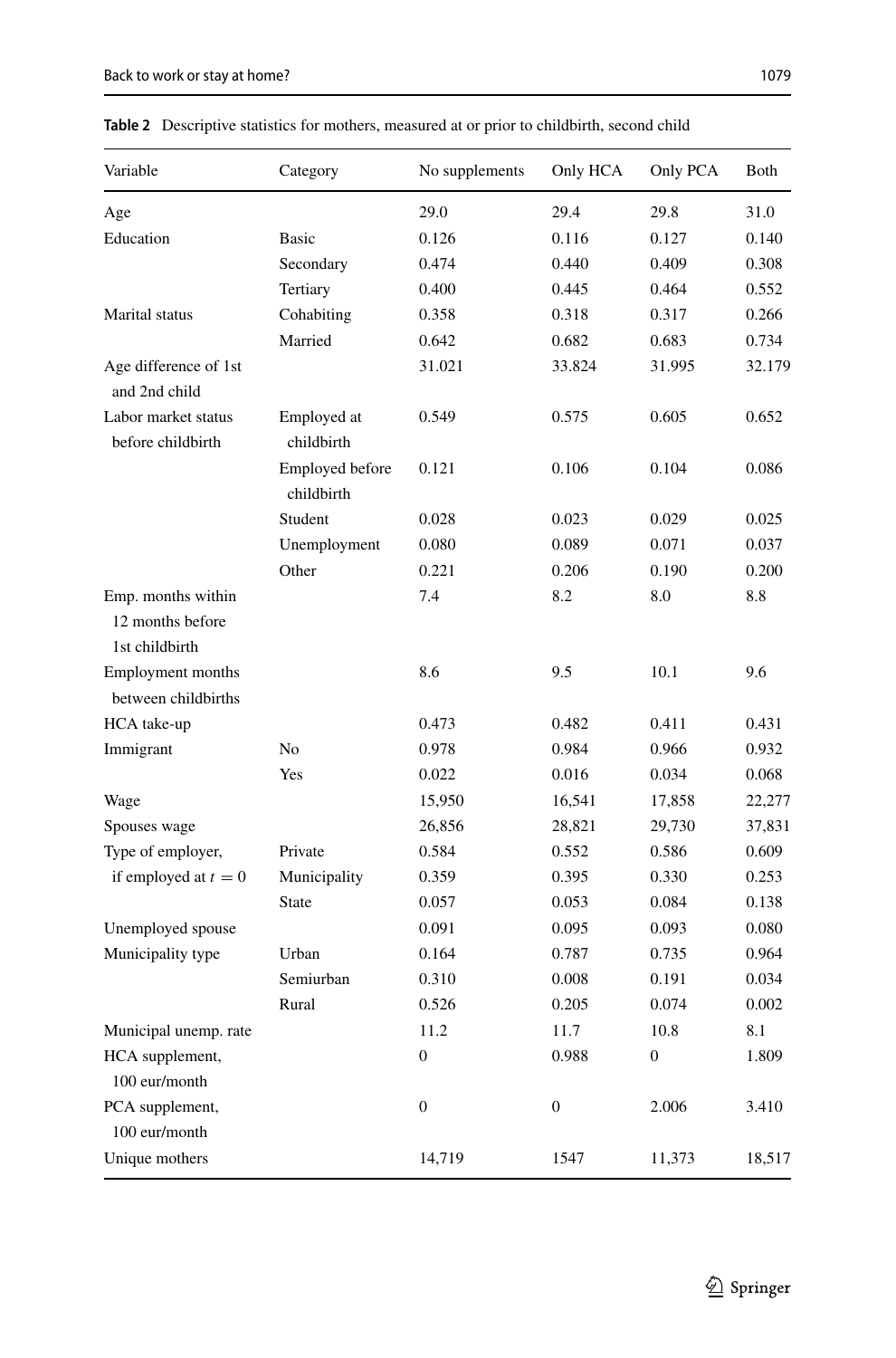unemployed, or outside the labor force before childbirth and are included in the category other.

Municipalities that offer both supplements are mainly urban, that is, larger cities where the unemployment rate is lower and private and state employers are somewhat over-represented. A majority of municipalities in rural areas offer neither supplement, and it is quite common for municipalities in semi-urban areas as well. Characteristics of mothers within different types of municipalities differ as well. It is more common in urban areas to give birth at an older age, have a higher education, and be employed than in rural areas. As regards second births, the mean age difference between the first and second child is somewhat over 30 months, and the mother has been employed around 9 months between childbirth. However, the means vary by municipal supplements offered.

## **4 Empirical strategy**

To evaluate the effect that municipal supplements have on how mothers time their return to employment after childbirth—in line with the theoretical frameworks by Kornstad and Thoresen [\(2007\)](#page-29-14) and Burgess et al. [\(2008\)](#page-28-1)—we apply a Cox proportional hazard model. We choose the model instead of making assumptions about the distribution of return to employment, since the conditional employment hazard increases at the end of the follow-up period when the job protection period ends and the youngest child turns three.

The sample includes multiple treated municipalities, and the timing of the treatment varies. Municipal supplements are introduced and the levels of the supplements are altered over the years. To identify the causal effects of municipal supplements on the hazard function, we use the time-varying nature of both home care and private day care allowances, and allow the supplements to vary by the age of the child. We estimate the employment hazard,  $h_i(j)$ , with a baseline hazard,  $H_{0m}(j)$ , stratified by municipality of residence, *m*, and explanatory variables:

<span id="page-9-1"></span>
$$
\log h_i(j) = \log H_{0m}(j) + X_{ijm}\beta + \delta M_{jm} + YEAR_i\gamma,
$$
 (1)

where *i* stands for individual, *j* for age of child, and *m* for municipality. Supplements  $M_{im}$  depend on year but, for clarity, we omit the subscript for time.  $M_{im}$  is the value of the allowance per month divided by 100 in municipality *m* for child at age *j*. The coefficient  $\delta$  measures the overall effect of the supplement on the log employment hazard, when the pre-birth characteristics of the mother, characteristics of her family and spouse, and the municipality are controlled for, all included in  $X_{ijm}$ . The allowance, *M*, is either home care allowance (HCA) or private day care allowance (PCA), measured at municipality level.<sup>10</sup> The baseline hazard, log  $H_{0m}(i)$ , is allowed to vary between municipalities. Hence, the municipal fixed effects remove variation between municipalities, and the variable *Y EARi* removes varying time effects or

<span id="page-9-0"></span><sup>&</sup>lt;sup>10</sup>See Table [4](#page-20-1) in the Appendix for more information on the number of municipalities offering the supplements and the mean supplement levels for different age groups.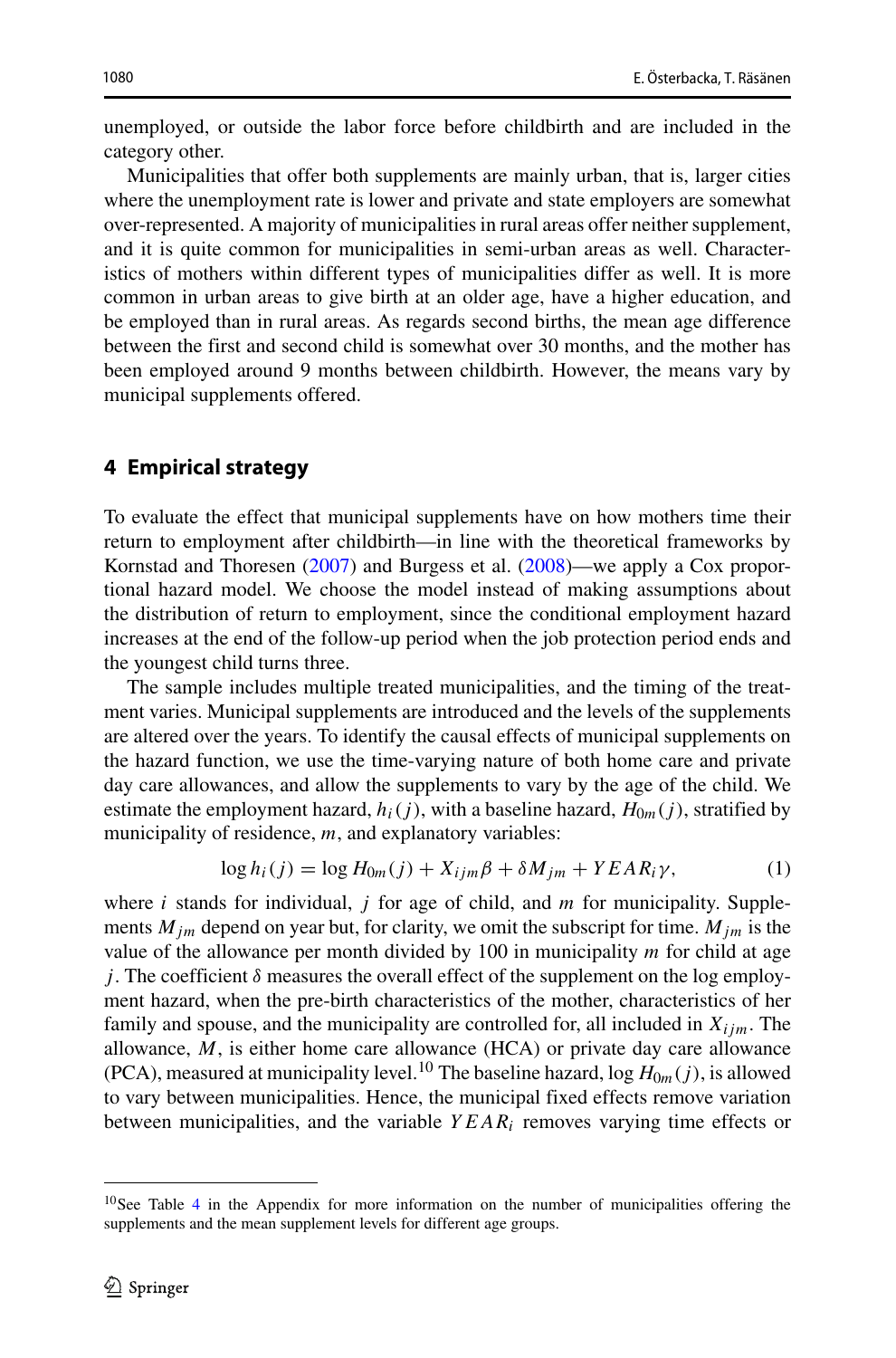shocks.<sup>[11](#page-10-0)</sup> Birth month dummies are also included to remove the seasonality from the model<sup>12</sup>

We analyze how different levels of subsidies after the earnings-related parental leave period affect the timing of the return to employment. When the earnings-related parental leave ends, the flat rate HCA and PCA will be related to the mother's earnings potential and child-care costs. All families are entitled to public child care for the same fee nationwide. Hence, we omit the price for public day care from the estimation. Furthermore, all families are entitled to flat rate HCA and PCA. Hence, these policy instruments have no exogenous variation. The HCA and PCA supplements vary between municipalities, which we use as identification of policy effects.

We extend the model for HCA in several ways to test for the effects of the policy design. Firstly, we interact characteristics of the mother with the HCA supplement. Secondly, we estimate dynamic effects by allowing the coefficients to vary depending on the level of HCA in relation to the age of the child. We estimate  $\delta_i$  (instead of *δ*) and let the coefficient  $δ<sub>j</sub>$  vary at interval boundaries when the age of the child is  $j = 9, 12, 18, 24, 30$ . Thirdly, we interact the supplement with labor market status, measured before childbirth, and let the coefficient for the supplement,  $\delta_i$ , vary at interval boundaries.

Lastly, some municipalities pay higher supplements when the child is younger but discontinue payments or reduce the supplement level when the child turns 1.5 or 2 years old. To test whether reductions also affect use, we include interactions between dummy variables indicating that the municipality reduces the supplement when the child is 1.5 and/or 2 years old and the age of the child.

# **5 Results**

#### **5.1 Average effects**

Theoretically, higher HCA should reduce the employment hazard while higher PCA should increase the employment hazard. Higher HCA increases the relative price of day care and at the same time reduces the opportunity cost and the relative price of home care. In comparison, higher PCA reduces the relative price of private day care with respect to public day care.

We start our main analysis by examining the overall impact of benefit levels on the duration of home care until the mothers return to employment after having their first or second child. The results are presented in Table [3.](#page-11-0) Overall, higher HCA

<span id="page-10-0"></span><sup>&</sup>lt;sup>11</sup> Since treatments are clustered in municipalities, we use clustered standard errors by municipality, as suggested by Abadie et al. [\(2017\)](#page-28-9). Removing fixed effects with dummy variables in Cox regression models leads to biased estimators. Removing fixed effects by stratification, renders approximately unbiased estimates (Allison [2009\)](#page-28-10). Hence, we include municipal fixed effect by stratification. Since the number of observations per year is sufficient and the number of years is small, we include year dummies in the estimations.

<span id="page-10-1"></span><sup>&</sup>lt;sup>12</sup>The most common ending month of home care allowance spells are between July and early fall, when children usually start in day care.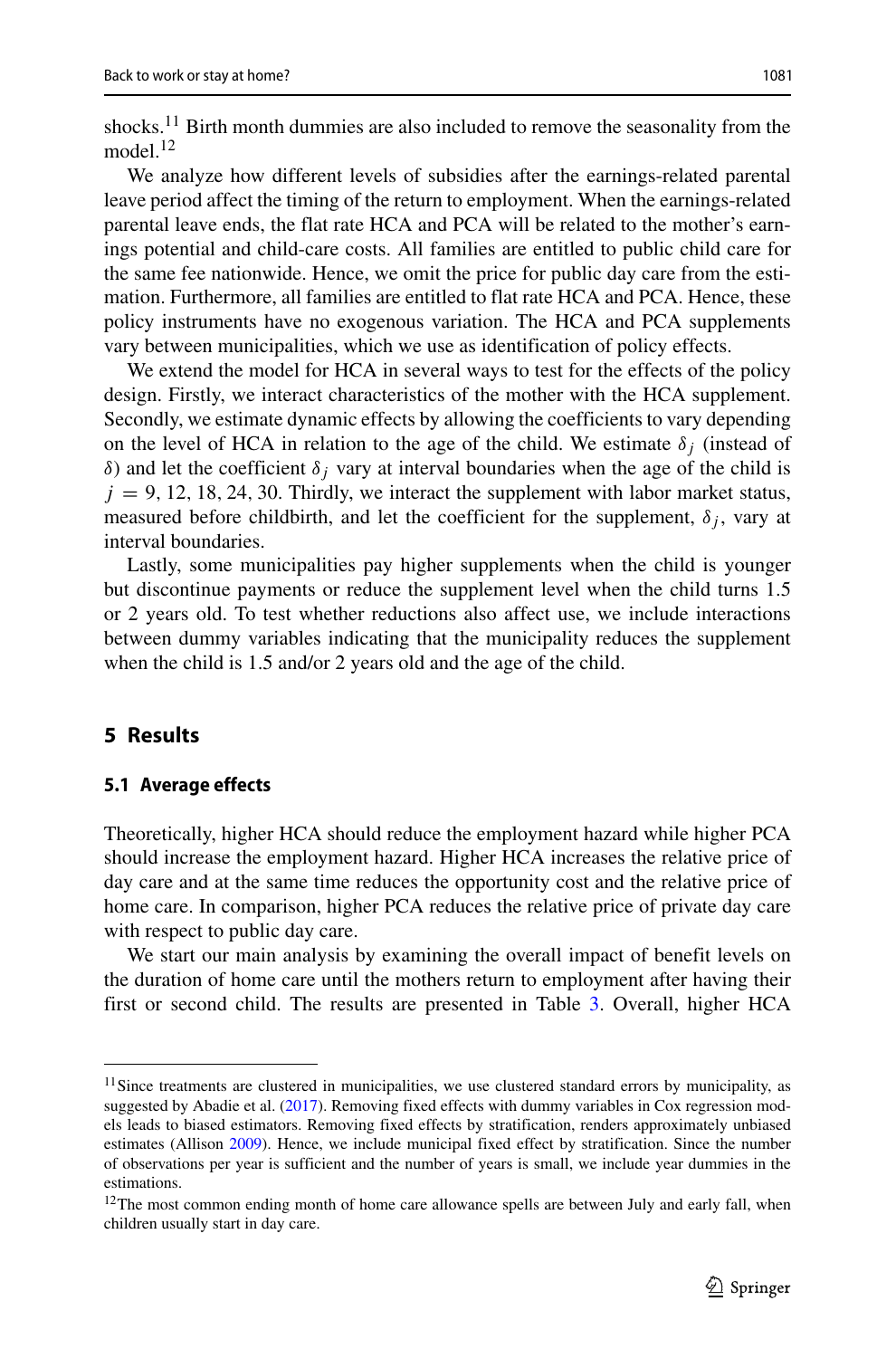|                                       | Dependent variable: Employment |                        |  |
|---------------------------------------|--------------------------------|------------------------|--|
|                                       | First child<br>(1)             | Second child<br>(2)    |  |
| Home care supplement, 100 euro/m      | $-0.137***$<br>(0.021)         | $-0.130***$<br>(0.022) |  |
| Private care supplement, 100 euro/m   | $-0.014$<br>(0.009)            | $-0.009$<br>(0.010)    |  |
| Unique mothers<br><b>Observations</b> | 79,608<br>228,874              | 46,156<br>144,458      |  |

<span id="page-11-0"></span>**Table 3** Coefficient estimates of the employment effect of supplements, first and second child

Note: Specifications also include controls for individual and family characteristics, municipal unemployment, and municipal and year fixed effects (see Table [5\)](#page-21-0)

Note: ∗*p<*0.1; ∗∗*p<*0.05; ∗∗∗*p<*0.01

supplement levels increase the duration of home care. In a municipality with a 100 euro higher supplement level, the employment hazard is reduced by 12–13%, which translates to, on average, 2–3 months longer child-care leaves. A 100-euro higher monthly PCA supplement, on the other hand, is insignificant. The PCA supplement reduces the price difference between public and private day care. However, the outof-pocket price for private day care is hardly cheaper. Hence, most parents choose public day care. PCA increases child-care options but has no employment effects.

The propensity to use home care allowance varies by the characteristics of the mother, and the characteristics of the mother are also associated with the duration of home care. All coefficients in the above-mentioned estimates are shown in the Appendix, Table [5.](#page-21-0) The results are in line with previous research. Mothers with higher earnings potential and attachment to the labor market before childbirth return to employment sooner.

#### **5.2 Heterogeneous and dynamic effects**

The mean effect of HCA is significant and considerable, and we will now scrutinize the heterogeneous and dynamic effects of HCA. To investigate the heterogeneous effects, we estimate relative hazards by introducing interactions between the HCA supplement level and the characteristics of the mothers. The results are shown in Fig. [1.](#page-12-0) The general results show that higher HCA supplements extend the home care period and delay labor market return.

In the first row of the left panel, we find the relative hazards when the HCA supplement is 100 euros higher among different age groups. The younger the mother is, the more reactive she will be to a higher HCA supplement and the more likely she is to stay at home longer.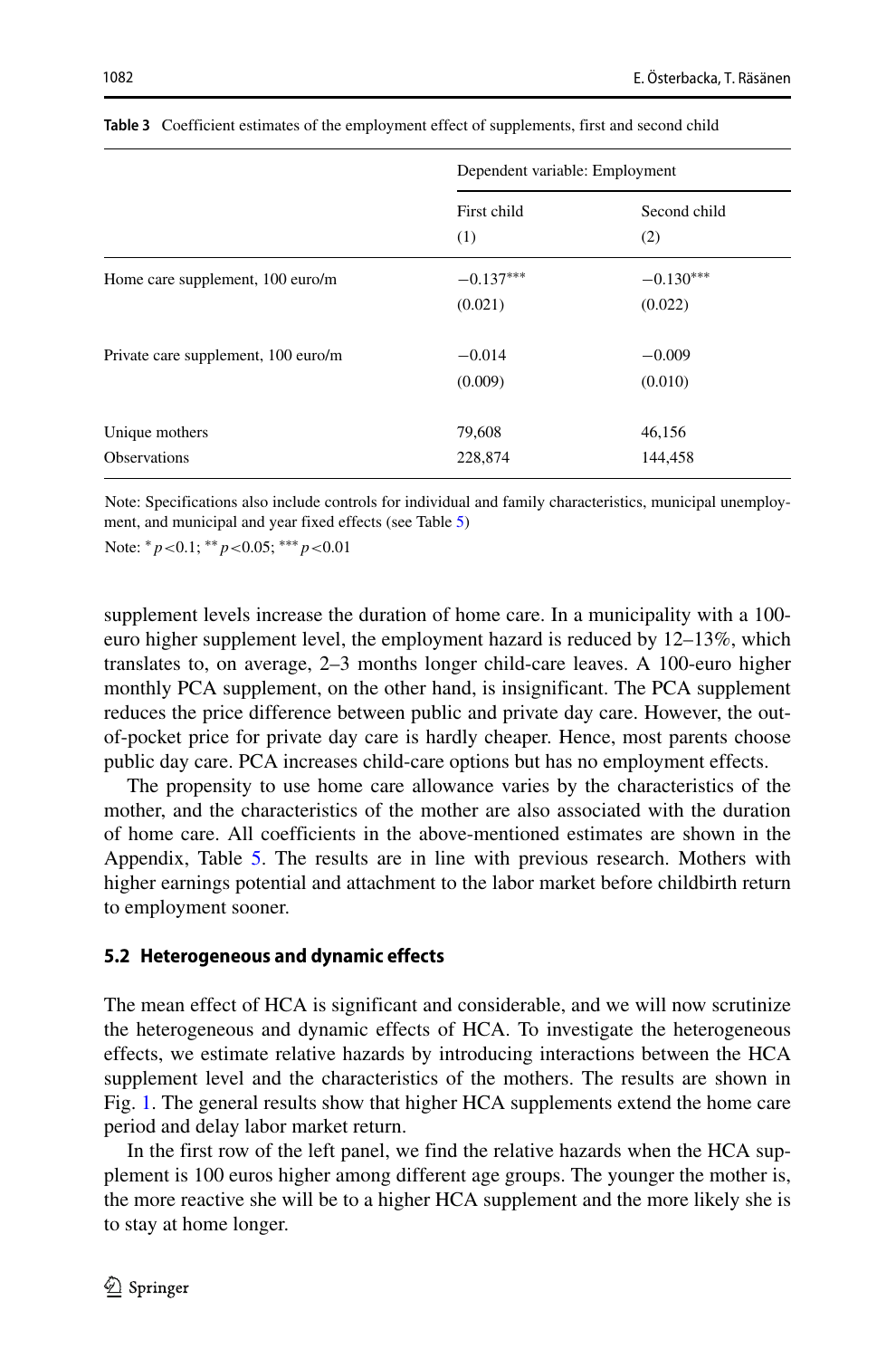<span id="page-12-0"></span>

**Fig. 1** Relative employment hazards among mothers with different characteristics when the municipal supplement to home care allowance is 100 euros higher. Note 1: The relative hazards for each group are estimated separately in a full model with interaction effects included respectively. The models are estimated with municipal fixed effects (except for rural-urban estimates), year fixed effects, and clustered standard errors by municipal level. In the model for the sector of the employer, only mothers employed at childbirth are included. Note 2: The horizontal lines indicate 95% confidence intervals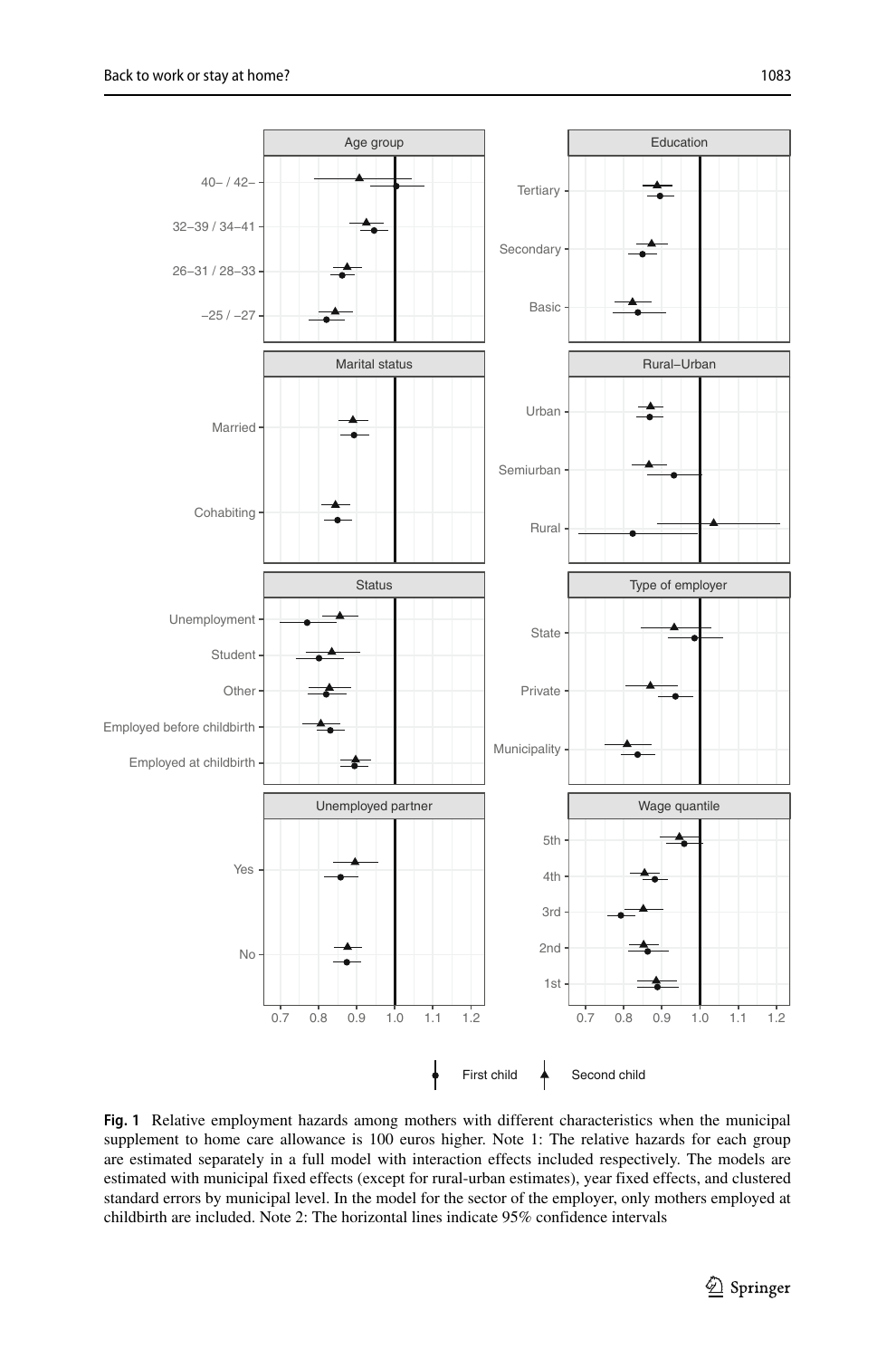In general, cohabiting mothers return sooner to the labor market than married mothers, but cohabiting mothers are more sensitive to a higher HCA supplement. The relative hazard rate is 5–6% lower among cohabiting than among married mothers if the HCA is 100 euros higher. Cohabiting mothers need higher allowance levels to run the risk of prolonging home care. The general effect indicates that an unemployed partner increases the risk to return to employment. However, if the HCA supplement is higher, an unemployed partner has no significant effect different from an employed partner on the decision to return to employment.

Mothers with higher earnings potential generally return to the labor market sooner. On the first row of the right panel, we find relative hazard rates when the HCA supplement is 100 euros higher among mothers with different levels of education. These results confirm the general results. An increase of the HCA supplement delays labor market entry, but to a lesser extent among highly educated mothers. Considering earnings, mothers in the middle of the income distribution are likely to react more strongly to a higher HCA supplement, while mothers in the highest income quintile react the least, followed by mothers in the lowest income quintile. Mothers with high wages are not tempted to stay home for longer periods, even with higher HCA supplements. Mothers with low earnings may not afford to stay home for long periods, even if the HCA supplement is higher.

We also find that the impact of labor market status before childbirth is distinct. Mothers with an employment contract react less to a higher HCA supplement than mothers with all other statuses. The difference between mothers of first and second children is strongest among the unemployed and students.

For mothers employed at childbirth, we estimate the interaction effects by employer sector. A 100-euro higher HCA supplement level does not affect the timing of return to the labor market among mothers employed by the state. Those employed in the private sector postpone the return somewhat, especially with their second child. Mothers employed by municipalities react strongest. Typical female professions in municipalities are nurses and teachers which may explain the strong effect. These results indicate that women have chosen careers pre-birth that are family friendly or have other non-monetary job-characteristics, which are not easily identified with register data.

The impact of a higher HCA supplement level in different municipality types is shown in the second row of the right panel. Mothers in an urban municipality react the strongest, followed by mothers in semi-urban municipalities, where mothers of first children are less reactive than mothers of second children. In rural areas, mothers of first children react the strongest (but the confidence interval is wide) while mothers of second children are likely not to react to higher municipality supplements. The results are in line with the fact that the labor demand differs between municipality types.

A corresponding analysis of the heterogeneous effects of PCA gives few significant effects for different types of mothers. This is unsurprising as the main effect is insignificant and the proportion of children attending private day care of all children in day care was 7–8% during the research period. If higher PCA supplements have employment effects, the increase in the PCA supplement should increase the employment hazard of mothers with higher earnings potential. On average, private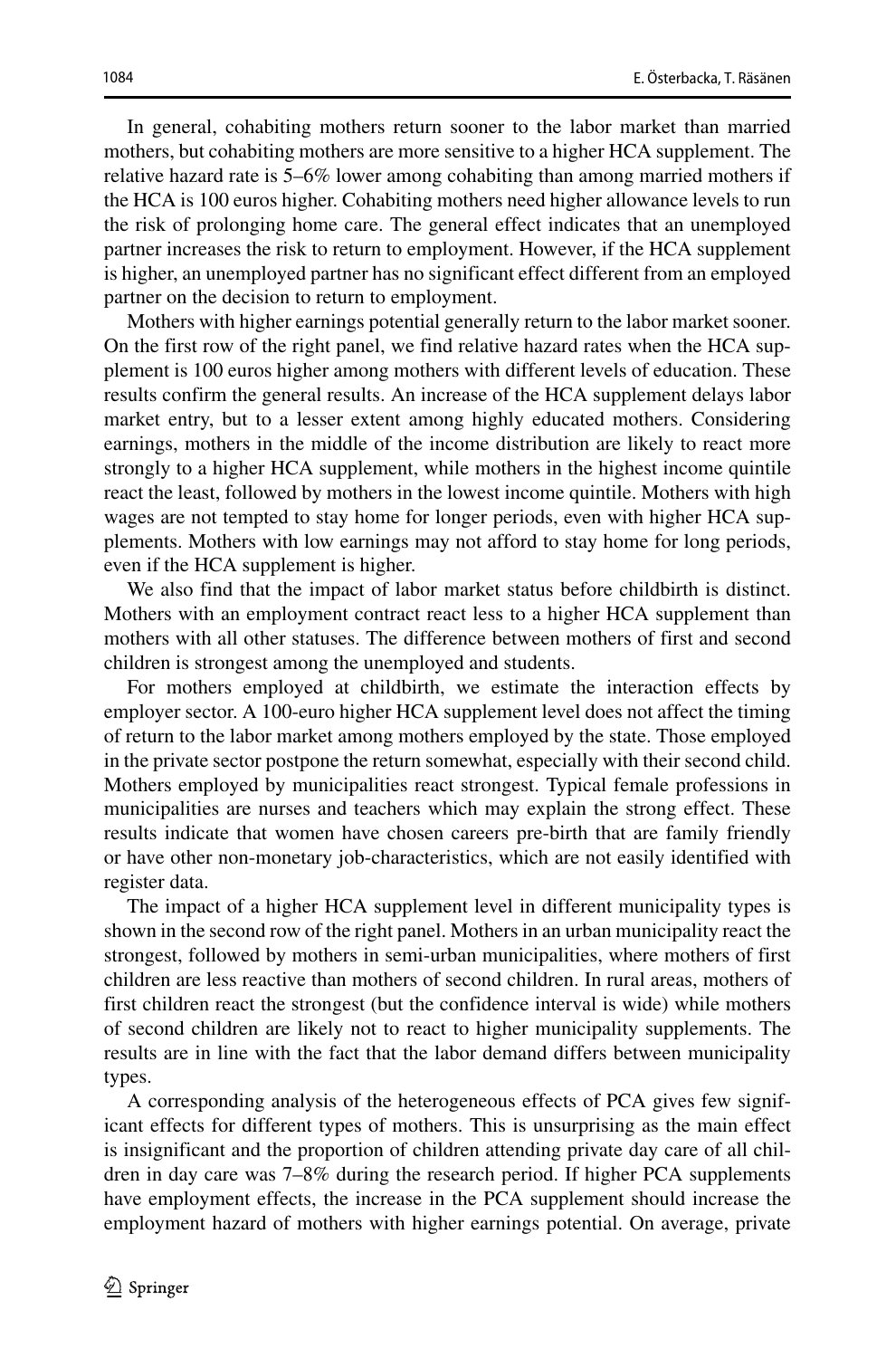<span id="page-14-1"></span>

**Fig. 2** Relative employment hazard among mothers with children at different ages, 9–36 months, when the municipal supplement to home care allowance is 100 euros higher, for the first child (left panel) and the second child (right panel). Note 1: The models are estimated with all controls, municipal and year fixed effects and clustered standard errors by municipal level. Note 2: The vertical lines indicate 95% confidence intervals

day care is more expensive than public day care for low-income families. For highincome families, there is only a small out-of-pocket price difference and they should be indifferent between private and public child care with respect to price. However, we do not identify increased employment hazards among mothers from any wage quintile when the PCA supplement is increased.<sup>[13](#page-14-0)</sup>

By allowing the coefficients to vary by the age of the child, we find dynamic effects. The level of the HCA supplement in relation to the child's age affects the decision to return to the labor market. The results are presented in Fig. [2.](#page-14-1) The results are similar among first- and second-time mothers. If the HCA supplement is 100 euros higher close to the end of the parental leave, that is, when the child is 9 months old, the mother is more likely to continue with home care. The employment hazard is reduced by around 18%. The effect diminishes somewhat when the child is 12– 18 months old, when the employment hazard is reduced by 13–14%. Mothers who are at home with their child aged 2 years or older are unaffected by a higher HCA supplement. The employment hazard is still reduced when the child is 24–36 months old but the confidence intervals are wide, indicating that there is considerable variation between socioeconomic background variables.

<span id="page-14-0"></span><sup>&</sup>lt;sup>13</sup>These results are not shown here, but they are available upon request.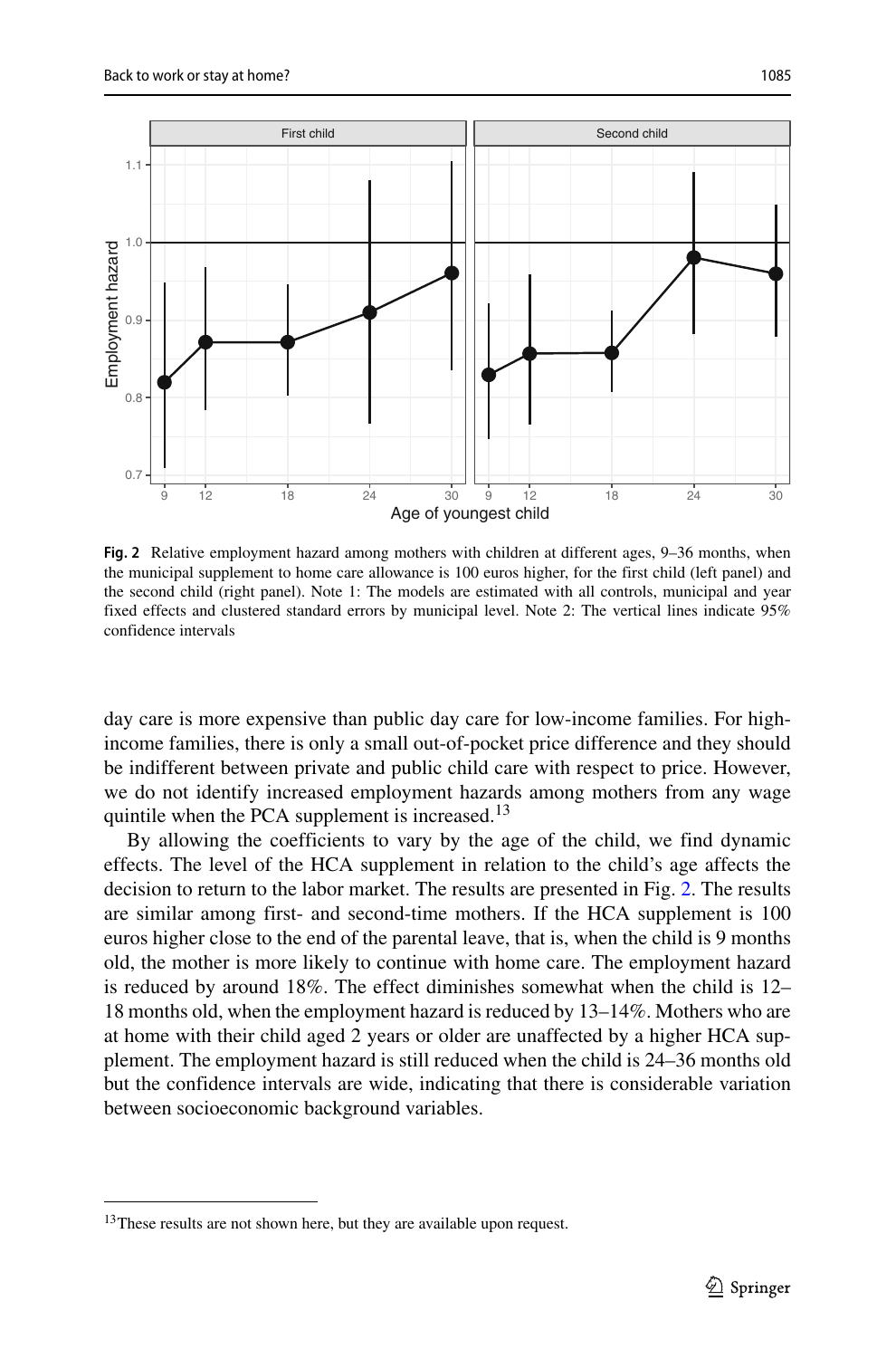<span id="page-15-1"></span>

**Fig. 3** Variations in employment hazard rates at different ages of the child, when the municipal home care allowance supplement is reduced when the child is 18 and/or 24 months (when controlling for the municipal home care allowance supplement). Note 1: The effects are estimated in a full model with the level of the supplement and dummies for reduction at age of child 18 and/or 24 months. The models are estimated with municipal and year fixed effects and clustered standard errors by municipal level. Note 2: The vertical lines indicate 95% confidence intervals

We study this further and test whether the level of the HCA supplement varies by the labor market status of the mother before childbirth and whether the level of the HCA supplement varies by the age of the child by combining both heterogeneous and dynamic effects. The relative employment hazards for labor market status before childbirth when the HCA supplement is 100 euros higher are shown in Fig. [5](#page-22-0) in the Appendix. The effect of a higher supplement level fades out for all mothers when the child is aged two or older, with some variations. The largest differences between groups with different labor market statuses are, in fact, found when the child is younger. Mothers attached to the labor market pre-birth are affected less than mothers who are less attached. This effect is more pronounced at first birth.

If mothers react to higher HCA supplement levels, they are also likely to react to a reduction of the supplement. The municipality can decide on the level of the supplement, and the level can depend on the age of the child. Potential reductions usually take place when the child is  $18$  and/or  $24$  months.<sup>[14](#page-15-0)</sup> Figure [3](#page-15-1) presents the effects of a reduction of the municipal HCA supplement on the employment hazard. The upper panel shows the effects of the reduction on the employment hazard for the first child and the lower panel for the second child. The results show the effect of the reduction, since the level of the HCA supplement (before and after the reduction) is controlled for. Overall, reductions in the HCA supplement has implications for the timing of the return to employment. Mothers of first children are likely to use

<span id="page-15-0"></span><sup>&</sup>lt;sup>1[4](#page-20-1)</sup> See Table 4 in the Appendix.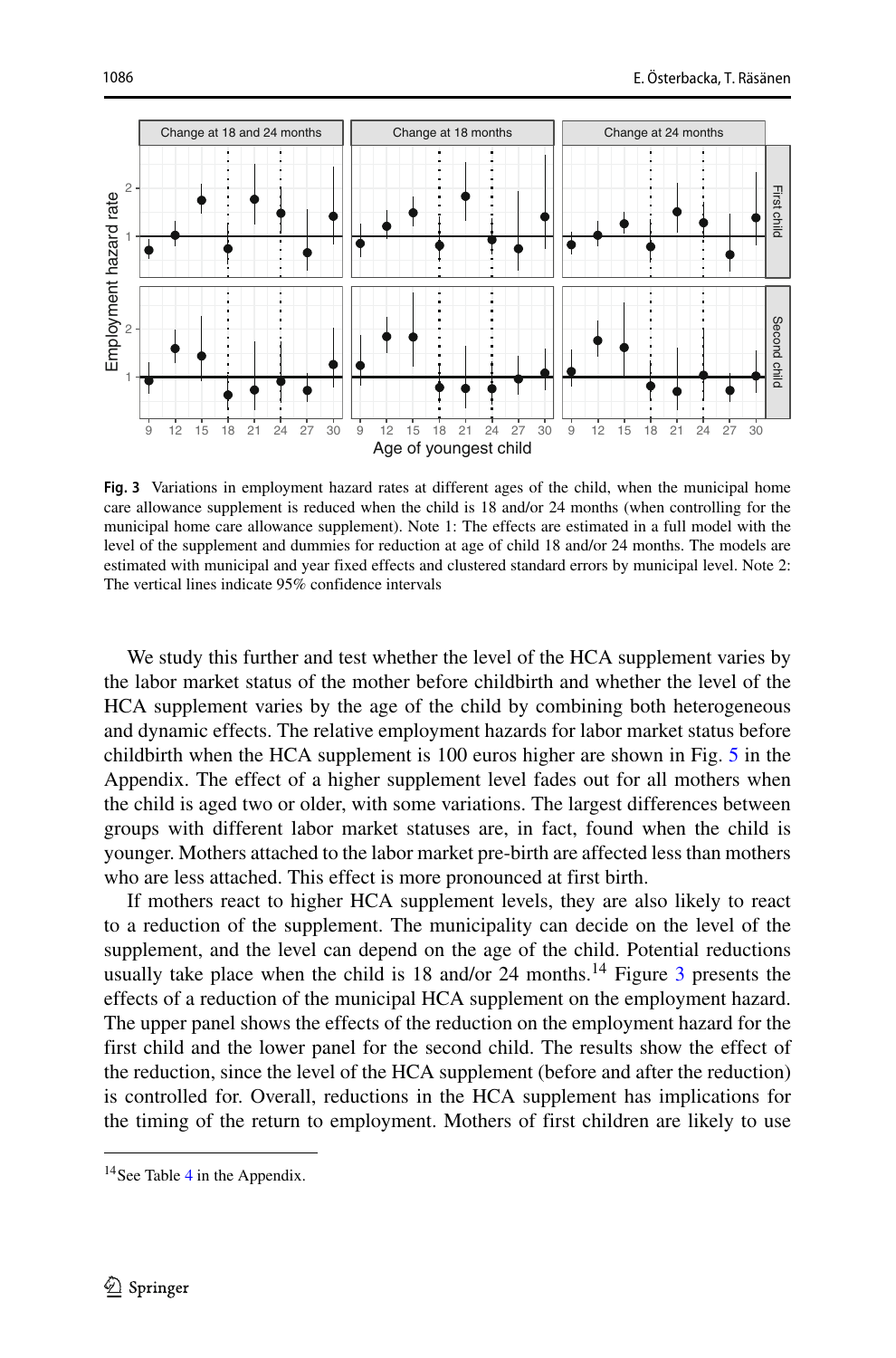higher HCA supplements and return to the labor market, or give birth to a second child before the supplement is reduced, in some cases with a short delay. Mothers of second children, on the other hand, are likely to use higher HCA supplements, but only for shorter periods until the child is 18 months old. In cases where a municipality reduces the HCA levels, we find an anticipation effect.

With reduced HCA supplement levels, mothers have several options. They can choose a longer home care period connected to the reduced subsidy levels and, hence, reduced consumption possibilities. An opposite choice is a short home care period connected to higher subsidy levels and increased consumption possibilities, especially when the mother returns to employment. By reducing HCA levels over time, it is possible to influence the length of the home care period. An interesting note is that less than a third of municipalities offering HCA supplements estimate the supplement to affect the demand for day care (Lahtinen and Selkee [2016\)](#page-29-23). In that sense, few municipalities seem to believe their policy decisions influence the behavior of parents with small children.

When asked how long they would prefer to stay at home with their children, most parents of young children express a wish to extend the earnings-related parental leave period. Only one out of ten mothers and one out of five fathers were satisfied with the current length. A third of the mothers would prefer to extend earnings-related parental leave to 1.5 years, a quarter to 1 year, and another quarter to 2 years. Fathers are inclined to extend the earnings-related parental leave even longer. Almost a third would prefer the parental leave to be extended to 2 years, a quarter to 1.5 years, and 15% to 1 year (Salmi and Närvi  $2017$ ). The preferences expressed in the abovementioned survey are in line with our results regarding reactions to the timing of the change in the level of the HCA supplement. Mothers still at home when the child is 2 years old or older react neither to an increase nor to a decrease in the supplement level.

### <span id="page-16-0"></span>**5.3 Identification of causal effects**

The identification strategy uses changes in municipal supplements over the years. Some municipalities increase the supplement while others adopt a new supplement. The treatment group consists of mothers living in these municipalities. The control group consists of mothers living both in municipalities that do not offer municipal supplements and in municipalities that offer supplements but implement no changes. Both the number of municipalities as well as the average supplement levels vary by year and the age of the child. Table [4](#page-20-1) in the Appendix presents the number of municipalities paying out supplements and the mean supplement levels for different age groups.

A causal identification requires, firstly, that actions by the mothers are not allowed to have any impact on the level of the supplement and that the policy implementations should be exogenous to the mothers. Hence, the decision by the municipality to increase the supplement should be uncorrelated with outcomes of the treated before the implementation. Secondly, differences between mothers receiving the increased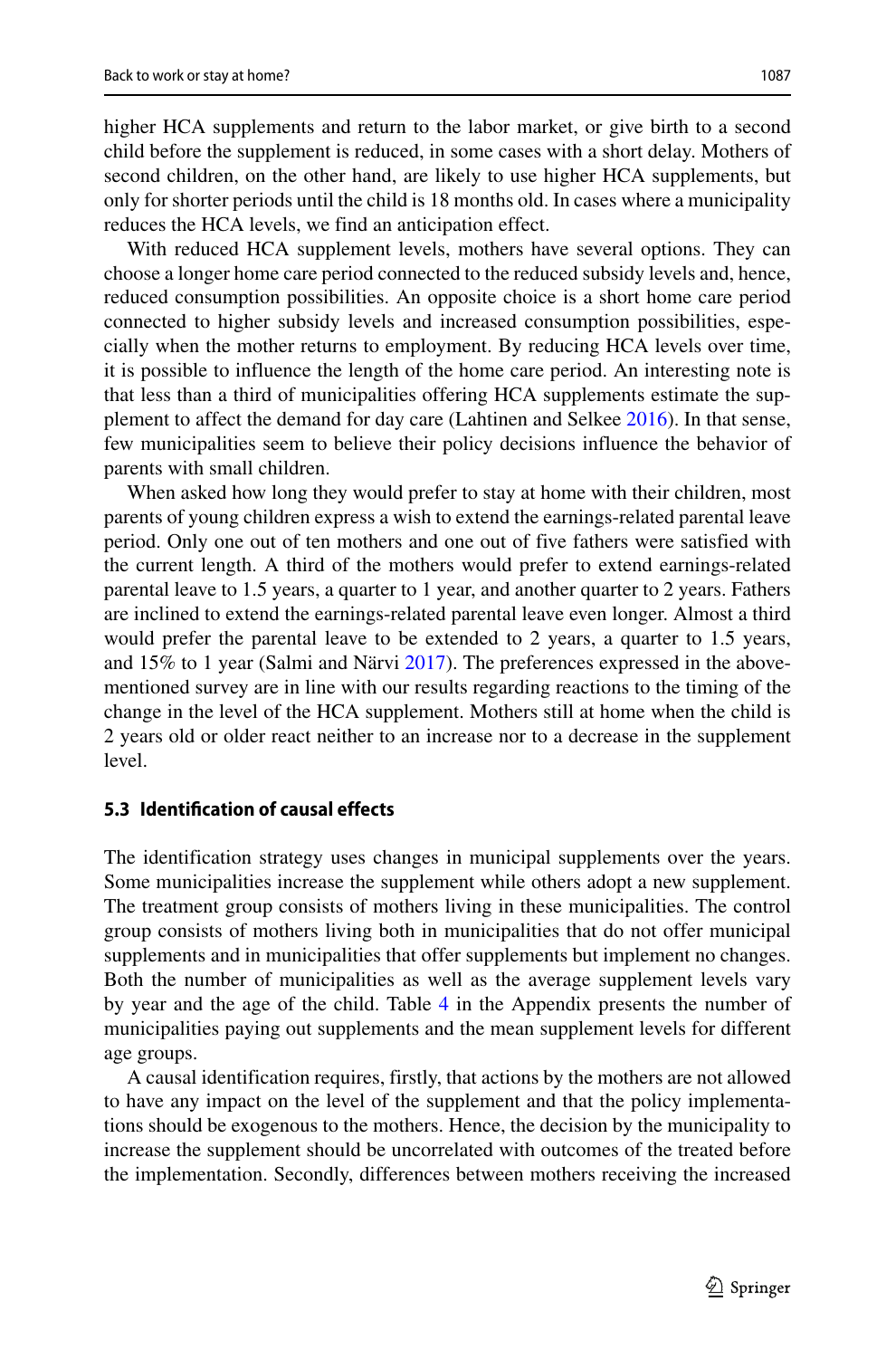municipal supplements and mothers in the control group should be stable over time.<sup>[15](#page-17-0)</sup> Moreover, treatment and control groups should follow common trends before the policy implementation. Lastly, there should be no spillover effects, which means that the control group has to be unaffected by the treatment. The last criterion is met, since the municipal supplements are available to residents only and mothers living in neighboring municipalities are ineligible for the supplement.

The first criterion for the identification strategy requires that mothers are unable to manipulate inclusion in the treatment group by fertility decisions, child spacing, or migration between control and treatment municipalities.<sup>[16](#page-17-1)</sup> However, the exact timing of childbirth, let alone conception, is something upon which future mothers cannot decide. Furthermore, home care allowance and private day care allowance supplements start when the child is about 9 months old. Hence, mothers' actions will have no immediate impact on the level of the supplement. Once the child is born, families may move to receive higher municipal supplements.<sup>[17](#page-17-2)</sup> However, that is unlikely as the payoff hardly covers the costs of moving. Hence, mothers' fertility decisions will have no immediate impact on the level of the supplement.

In addition, an increase in the supplement is uncorrelated with outcomes of the treated before the increase. Comparisons between treatment and control municipalities are presented in Table [8](#page-27-0) in the Appendix. The results show that municipalities do not increase or implement the HCA supplement as a response to high demand for day care or high female labor force participation.

Regarding the second criterion, common trends among the treatment and the control group, our results are robust if employment decisions develop similarly before the supplement increase. Figures [6](#page-23-1) and [7](#page-24-0) in the Appendix show that the treated follow the same trend as control municipalities until the increase in supplement at

<span id="page-17-0"></span><sup>&</sup>lt;sup>15</sup>To account for known differences between municipalities, we control for the municipal unemployment rate.

<span id="page-17-1"></span><sup>&</sup>lt;sup>16</sup>To our knowledge, there is no causal evidence supporting the claim that higher supplements have effects on the timing and spacing of births in Finland. Rather, there has generally been a faster transition to have a second child birth in Finland in the late twentieth century. Berg and Rotkirch [\(2014\)](#page-28-11) found that the average birth intervals have shortened between cohorts born in 1955 and 1975. They argue that higher age at first birth is associated with shorter birth intervals. They did not specifically test for the impact of the introduction of HCA, but their results indicate that the shortening of birth intervals happened mainly before the introduction of HCA. On the other hand, Erlandsson [\(2017\)](#page-28-12) found that mothers using HCA with their first or second child are more likely to receive a subsequent child faster than those not using HCA. However, the analysis can not be interpreted as causal, since the results most likely reflect selection of family preferences among mothers. However, Aalto [\(2018\)](#page-28-13) found that labor force participation among mothers was reduced when a speed premium was introduced in 2005, but found no effect on the timing of births.

<span id="page-17-2"></span><sup>&</sup>lt;sup>17</sup>In the sample, 6.6% of mothers who have received their first child have moved to another municipality during pregnancy or before the child turns 9 months old. Only 0.6% have moved from a municipality that does not pay home care allowance supplement to a municipality that does. Only 0.7% have moved from a municipality that does not pay private day care supplement to a municipality that does. When the child is 9–36 months old, the corresponding numbers are: 5.8% of mothers move to another municipality; 0.6% are HCA movers and 0.7% are PCA movers.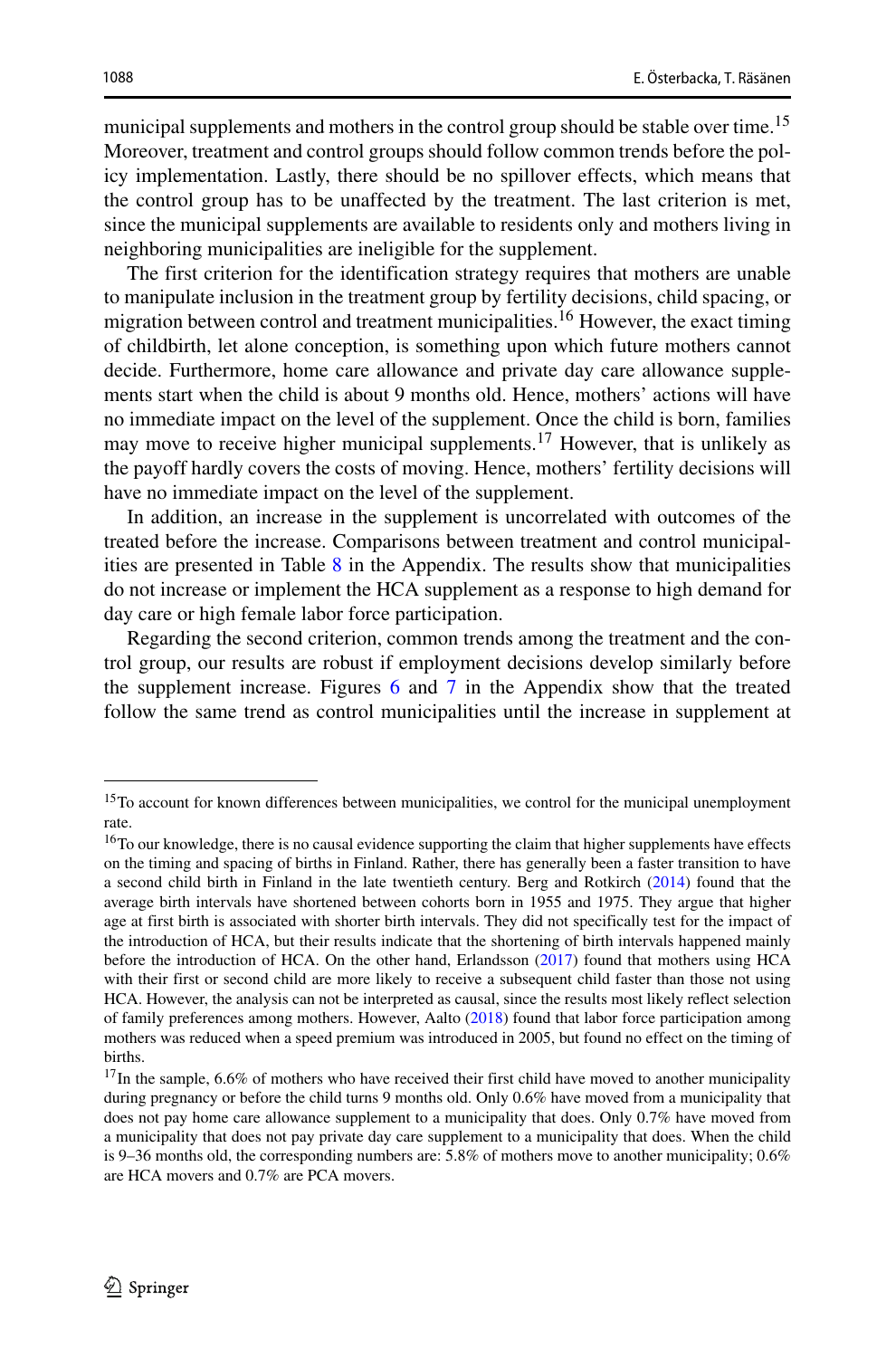year  $t = 0$ . The employment hazard is unaffected by increases in the PCA supplement while increases in the HCA supplement reduce the employment hazard. Furthermore, the common trends assumption holds for subgroups of mothers as well. The results for subgroups of mothers with different labor market statuses before childbirth are shown in the Appendix, in Tables [6](#page-25-0) for the first and Table [7](#page-26-0) for the second child.

# **6 Conclusions**

In the main analyses, support for private day care has insignificant effects on female labor force participation. This is unsurprising, since all children under school-age are entitled to public day care, which most families use. Instead, the PCA supplements increase the child-care options when the mother has decided to return to employment. These findings are in line with Viitanen [\(2011\)](#page-29-27), who found no employment effects of private day care vouchers.

Support for home care, on the other hand, has significant effects on the decision to return to employment after childbirth. Mothers assume the lion's share of the responsibility for early child care, and the level of the HCA affects the duration of home care. A 100-euro higher HCA supplement level reduces the employment hazard by more than 12%. During the research period, mothers of first children stay home with their child for an average of 23 months and mothers of second children for an average of 24 months, including the earnings-related maternity and parental leave period in addition to HCA. A 100-euro higher HCA supplement level prolongs the home care period by an average of 3 months for first-time mothers and 2 months for second-time mothers.

The mean municipal HCA supplement during the research period varies between 120 and 160 euros per month. In a municipality with an average supplement level, mothers are likely to stay home for 2–5-months longer with their child(ren) compared to mothers in municipalities without supplements. This can be considered a relatively small difference on the individual level. However, for every 10,000 first and second births this translates into approximately 1600 to 4200 additional years of home care of children instead of employment years.

We contribute to the literature by offering both contrasting and new evidence on heterogeneous and dynamic effects of child care benefits. In contrast to the analyses by Burgess et al. [\(2008\)](#page-28-1), the mothers in our sample are entitled to the same rights and can choose between home care and day care for children up to 3 years of age. We use municipal variation in HCA supplement levels and find support for causal effects on the duration of home care. Concerning average employment effects, previous Finnish results show that a 100-euro higher HCA supplement level reduces female labor force participation by an average of 3% (Kosonen [2014;](#page-29-10) Kosonen and Huttunen [2018\)](#page-29-11). Our results on average effects confirm this and point out mechanisms behind the relationship. Higher HCA supplements increase the length of home care periods, which in turn reduces labor force participation. Additionally, varying replacement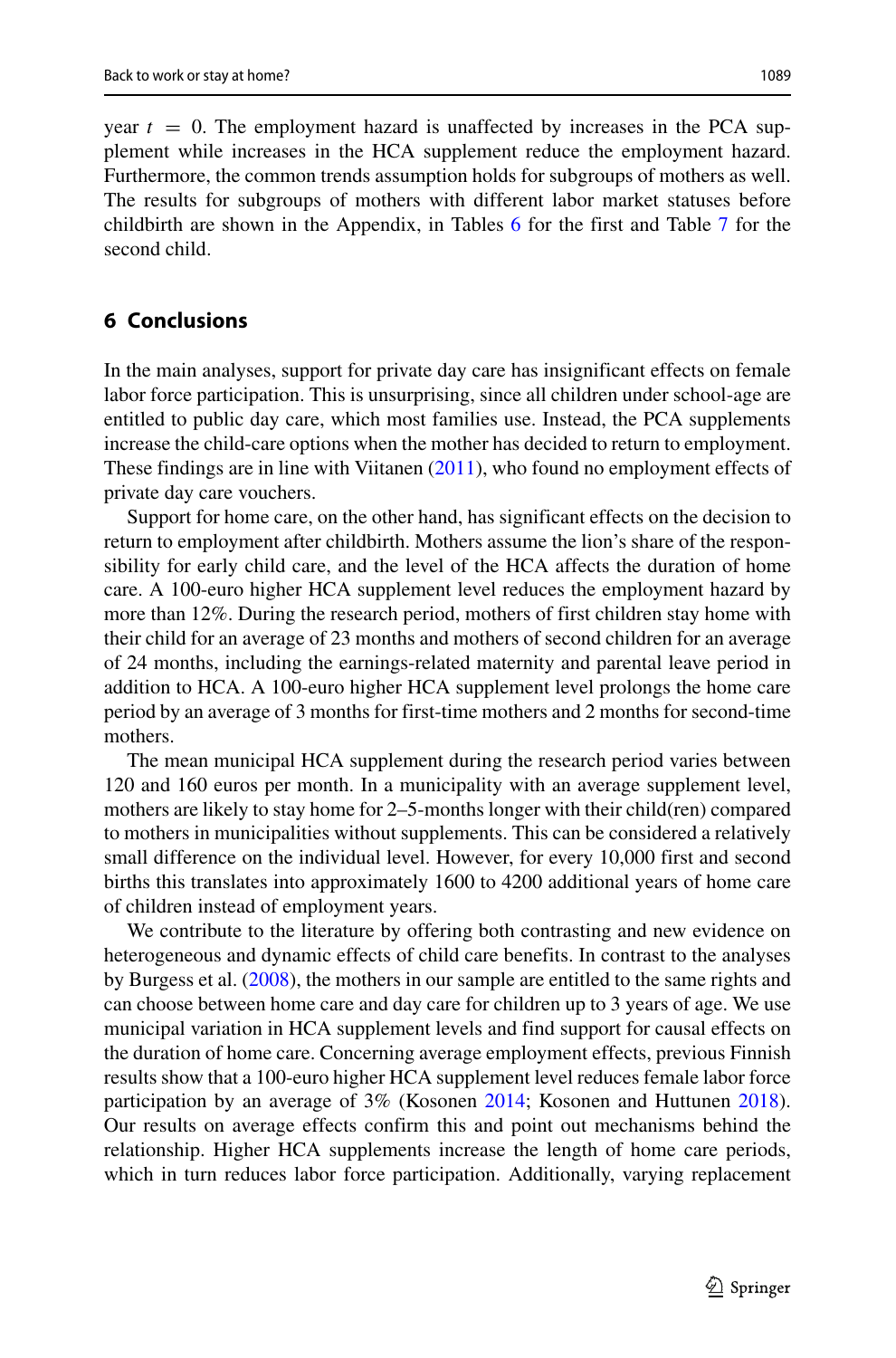rates combined with different background characteristics affect the decision to return to employment after childbirth.

We find heterogeneous and dynamic effects similar to Kuhlenkasper and Kauer-mann [\(2010\)](#page-29-12) and Fitzenberger et al. [\(2013\)](#page-28-3) who use data from Germany where mothers can choose to take care of their children up to 3 years as well. We find more profound effects. Lower labor market attachment and earnings potential pre-birth delay the return to employment when mothers have a choice between home care and day care. The income effect dominates the substitution effect of the HCA, and the HCA supplement, for mothers with low earnings potential.

In addition, our results show that the impact of the supplement level depends on the age of the child. The impact of the introduction of higher supplement levels diminish when the child becomes older and has no effect when the child turns two. The impact of reductions in the supplement levels, on the other hand, stimulates a faster return to employment, but the effect does not correspond completely with the timing of the reduction. Burgess et al. [\(2008\)](#page-28-1) predict that reduced benefit levels imply clustering in return to employment at that point. We observe that mothers either anticipate the decrease—the employment hazard increases before the decrease—or mothers react to the decrease with delay—the employment hazard increases with a short delay in some cases.

Our results have quite general policy implications applicable to other countries, as well. When mothers can choose between home care and child care and both choices are publicly supported, the level of the allowance impacts the length of home care and time away from employment. We know that the availability of long child-care leaves prolongs the time away from the labor force. However, higher reimbursement levels have different effects for different types of mothers. These heterogeneous effects can have detrimental impacts on the return to employment among women less attached to the labor market pre-birth. If the risk for human capital deterioration increases by the length of the home care period (as suggested by Cukrowska-Torzewska and Matysiak [\(2020\)](#page-28-5)), mothers who are weakly attached to the labor market pre-birth may have increased difficulties in returning to the labor market after the home care period.

By increasing or reducing the reimbursement level, it is possible to influence the length of the home care period. Our results imply that the level of public support for home care has a significant impact until the child is around 2 years old. Public support for home care until the child turns three is suboptimal. Shorter periods are also more in line with a dual-earner model. Furthermore, longer support periods imply unambiguous policy effects.

Different families have different preferences and opportunity costs. If opportunity costs vary by the age of the child, the outcomes vary over time. Hence, policy effects do not only depend on individual and family characteristics but also on the age of the child. When designing new family policies, the heterogenous and dynamic effects should be taken into account. By focusing on average effects only, important policy implications are concealed.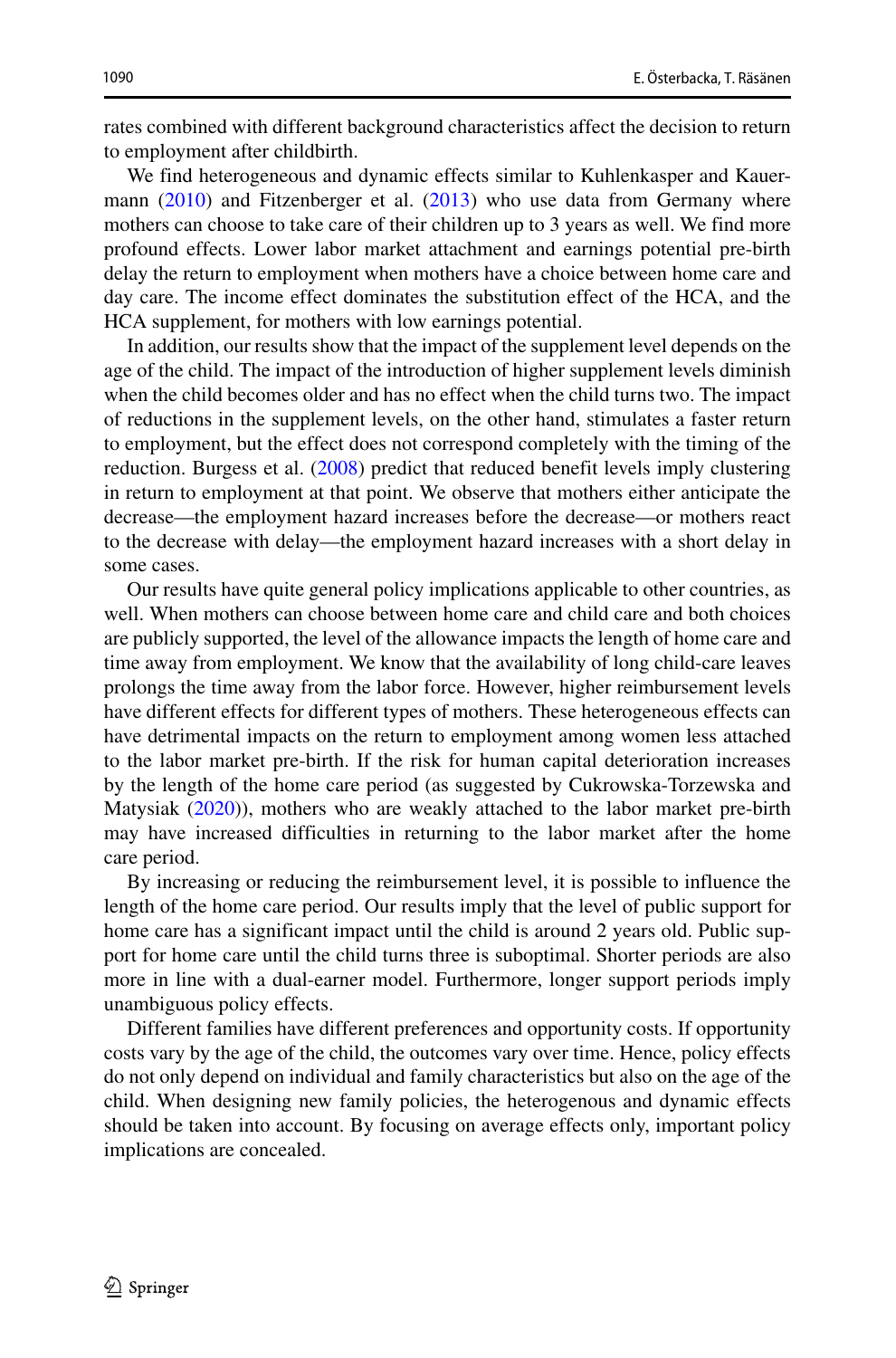# **Appendix A: More detailed results**



<span id="page-20-0"></span>**Fig. 4** Support to families. Note 1: Maternity leave (105 working days, ca. 4 months) starts 30–50 days before expected delivery. Mothers who have lived for 180 days in Finland and have been pregnant for at least 154 days are entitled to maternity leave. Note 2: Parental leave (158 working days, ca. 6 months) can be shared between the mother and the father. Note 3: Maternity and parental leave allowance have a general coverage rate of 70% of previous earnings up to a ceiling. The first threshold is above the mean earnings among women, after which the coverage rate is reduced for the exceeding part, above the first threshold to 40% and above the second threshold to 25%. The thresholds are adjusted yearly. Some collective bargaining agreements require employers to pay full wages to the mother or the father during (a small) part of the maternal or parental leave. If the parent has no previous earnings, they receive a minimum reimbursement level, which is adjusted yearly. During the research period, 13.7–27.7% of parental leave beneficiaries received the minimum reimbursement level. The variation in the shares is related to the business cycle. On average, mothers received 31 euros per day in 2000, which increased gradually to 47 in 2012. The corresponding daily reimbursements for fathers increased from 49 to 66 during the same period. These numbers are at 2000 prices (Kela [2013\)](#page-29-28). Note 4: Home care allowance until the youngest child turns three. Flat rate allowance (on average 352 euros/family and month in 2000, and 321 euros/family and month in 2012, at 2000 prices (Kela [2013\)](#page-29-28)) with some municipal supplements, see Table [4.](#page-20-1) Note 5: Private day care allowance for pre-school children. Flat rate allowance (on average 171 euros/month in 2000 and 172 euros/month in 2012, at 2000 prices (Kela [2013\)](#page-29-28)) with some municipal supplements, see Table [4](#page-20-1)

<span id="page-20-1"></span>

| HCA, N<br>Year |          |           |           | HCA, Mean |           |           | PCA, N<br>PCA, Mean |          |
|----------------|----------|-----------|-----------|-----------|-----------|-----------|---------------------|----------|
|                | $9 - 17$ | $18 - 23$ | $24 - 35$ | $9 - 17$  | $18 - 23$ | $24 - 35$ | $9 - 35$            | $9 - 35$ |
| 2000           | 6        | 6         | 5         | 162.86    | 162.86    | 134.89    | 53                  | 158.99   |
| 2001           | 9        | 9         | 9         | 142.29    | 142.29    | 118.61    | 59                  | 164.81   |
| 2002           | 10       | 10        | 9         | 151.82    | 151.82    | 118.48    | 58                  | 166.85   |
| 2003           | 11       | 11        | 10        | 142.96    | 142.96    | 112.46    | 64                  | 171.25   |
| 2004           | 14       | 14        | 13        | 131.55    | 131.55    | 107.27    | 64                  | 176.27   |
| 2005           | 16       | 16        | 13        | 126.61    | 126.61    | 108.95    | 66                  | 177.67   |
| 2006           | 17       | 17        | 12        | 120.65    | 117.76    | 112.02    | 68                  | 179.75   |
| 2007           | 17       | 17        | 10        | 121.15    | 118.34    | 112.63    | 70                  | 190.64   |
| 2008           | 28       | 26        | 16        | 119.63    | 118.83    | 113.73    | 69                  | 214.09   |
| 2009           | 34       | 32        | 21        | 132.11    | 132.23    | 132.6     | 70                  | 252.2    |
| 2010           | 41       | 39        | 27        | 130.8     | 131.67    | 130.62    | 74                  | 260.5    |
| 2011           | 53       | 51        | 38        | 128.32    | 128.07    | 121.59    | 75                  | 262.74   |
| 2012           | 56       | 54        | 41        | 126.17    | 125.99    | 120.6     | 81                  | 274.46   |
| 2013           | 49       | 47        | 38        | 125.16    | 124.22    | 119.97    | 77                  | 278.09   |

**Table 4** Average supplements and number of municipalities administering home care allowance (HCA) and private day care allowance (PCA) supplements through Kela by age of child

Note: Supplement values in year 2000 prices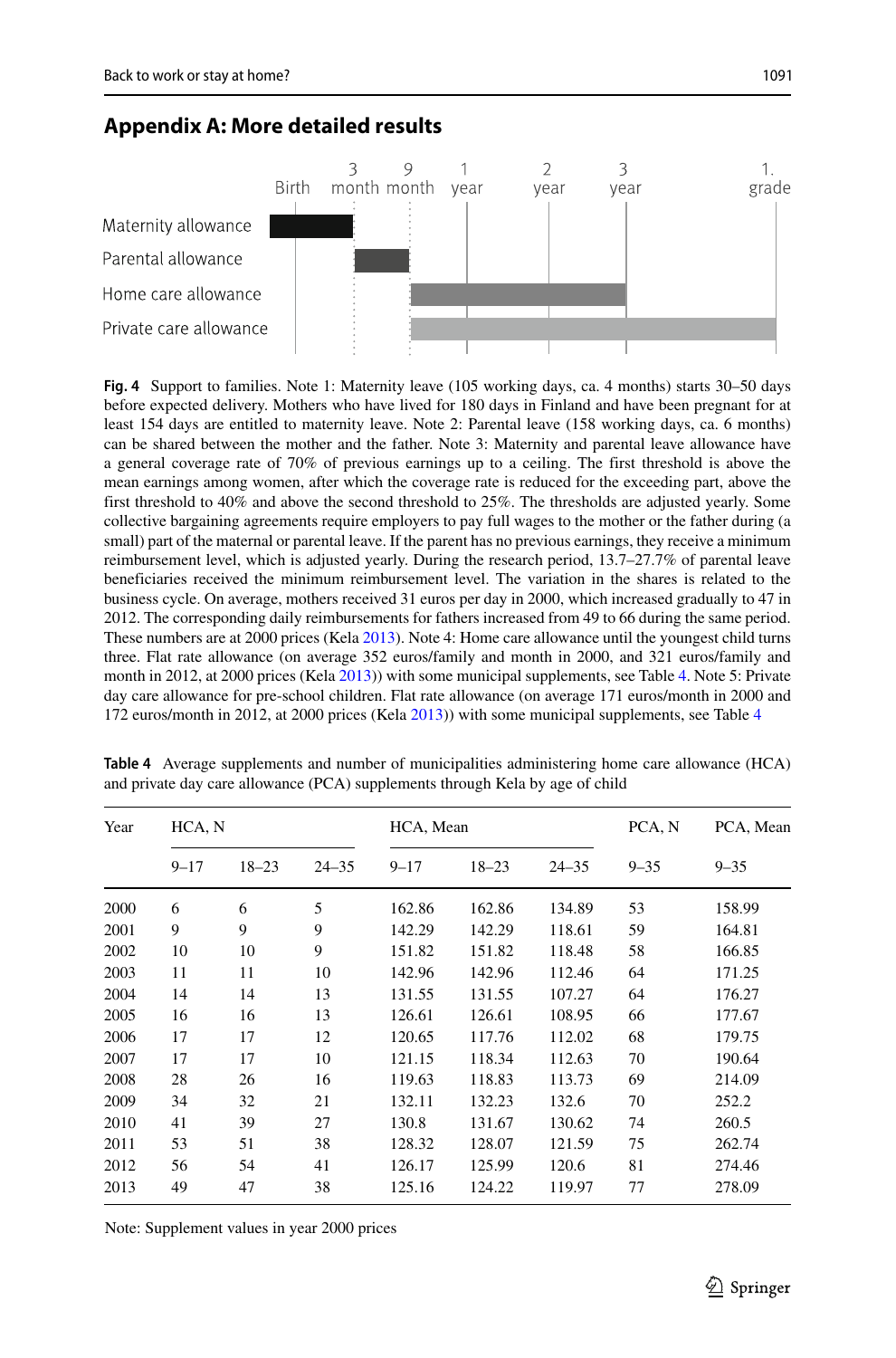|                                                    | (1)         | (2)         |
|----------------------------------------------------|-------------|-------------|
| Home care supplement, 100 euro/m                   | $-0.137***$ | $-0.130***$ |
|                                                    | (0.021)     | (0.022)     |
| Private care supplement, 100 euro/m                | $-0.014$    | $-0.009$    |
|                                                    | (0.009)     | (0.010)     |
| Education: secondary (ref = Basic)                 | $0.166***$  | $0.042*$    |
|                                                    | (0.019)     | (0.024)     |
| Education: tertiary                                | $0.434***$  | $0.166***$  |
|                                                    | (0.023)     | (0.027)     |
| Age                                                | $-0.011$    | $-0.044***$ |
|                                                    | (0.010)     | (0.013)     |
| Age squared / 100                                  | $-0.020$    | $0.036*$    |
|                                                    | (0.019)     | (0.022)     |
| Married ( $ref = cohabitation$ )                   | $-0.102***$ | $-0.038***$ |
|                                                    | (0.011)     | (0.013)     |
| Log wage                                           | $0.148***$  | $0.150***$  |
|                                                    | (0.009)     | (0.007)     |
| Log partners wage                                  | $0.013***$  | $0.015***$  |
|                                                    | (0.002)     | (0.004)     |
| Emp. months within 12 months before 1st childbirth | $0.038***$  | $-0.003**$  |
|                                                    | (0.003)     | (0.002)     |
| Employed before childbirth (ref= at childbirth)    | $-0.170***$ | $-0.044$    |
|                                                    | (0.022)     | (0.033)     |
| Other                                              | $-0.566***$ | $-0.559***$ |
|                                                    | (0.039)     | (0.022)     |
| Student                                            | $-0.075**$  | $-0.007$    |
|                                                    | (0.030)     | (0.043)     |
| Unemployed                                         | $-0.395***$ | $-0.230***$ |
|                                                    | (0.028)     | (0.026)     |
| Unemployed partner (yes=1)                         | 0.040       | $0.043**$   |
|                                                    | (0.025)     | (0.021)     |
| Municipal unemp. rate                              | $-0.007$    | $-0.006$    |
|                                                    | (0.005)     | (0.009)     |
| Employment months between childbirths              |             | $0.046***$  |
|                                                    |             | (0.001)     |
| Age difference of 1st and 2nd child                |             | $-0.042***$ |
|                                                    |             | (0.001)     |
| Used HCA before 2nd child (yes=1)                  |             | $-0.512***$ |
|                                                    |             | (0.015)     |
| Unique mothers                                     | 79,608      | 46,156      |
| Observations                                       | 228,874     | 144,458     |
|                                                    |             |             |

<span id="page-21-0"></span>**Table 5** Coefficient estimates of the employment effect of supplements, first (1) and second (2) child

Note: Specifications also include birth month, nationality, and municipal and year fixed effects Note: ∗*p<*0.1; ∗∗*p<*0.05; ∗∗∗*p<*0.01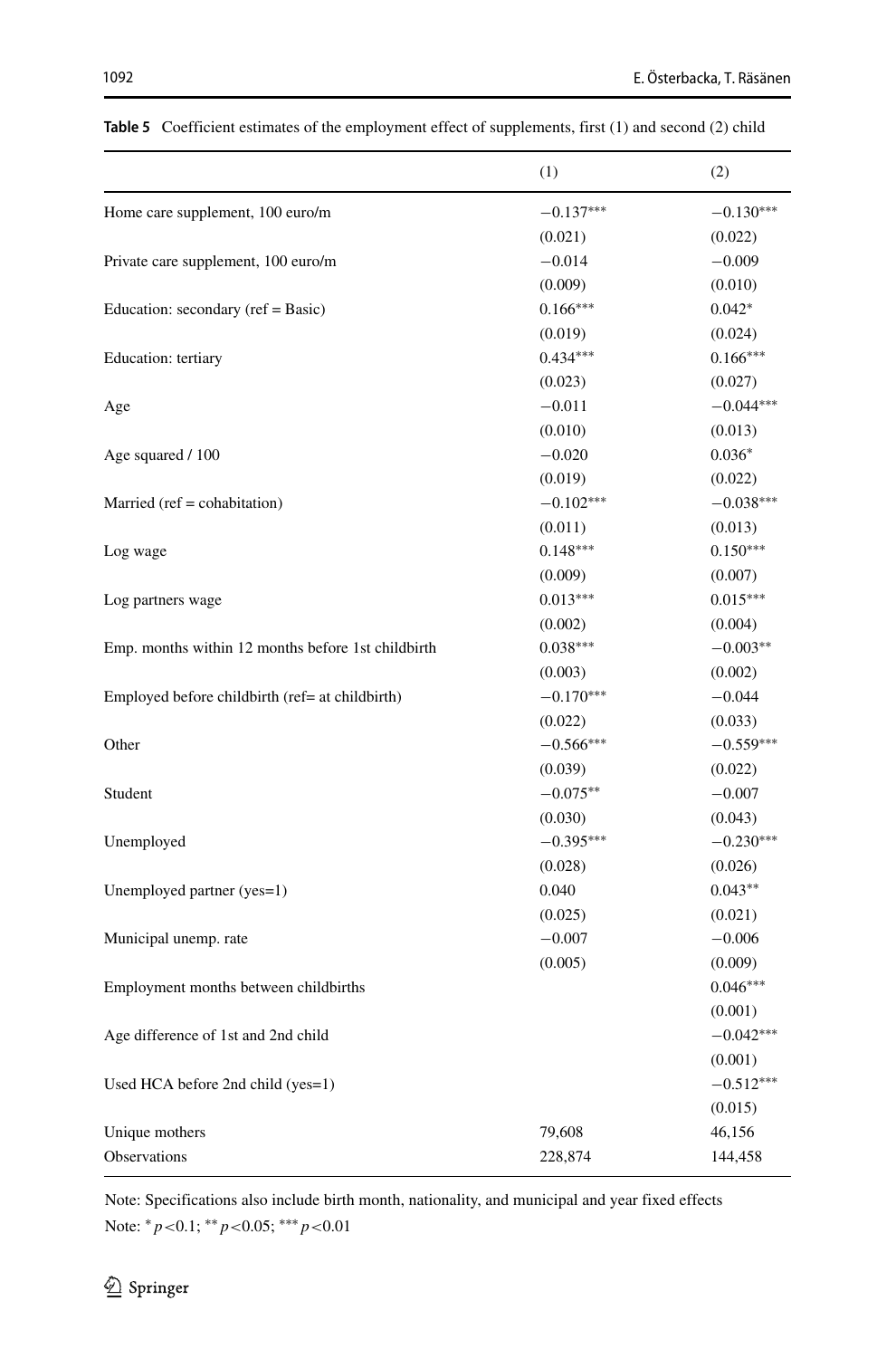<span id="page-22-0"></span>

**Fig. 5** Relative employment hazards among mothers with different labor market statuses before childbirth when the municipal supplement to home care allowance is 100 euros higher at ages 9–36 months of the first child (left panel) and the second child (right panel) Note 1: The employment hazards for each group are estimated separately in a full model with interaction effects included respectively. The models are estimated with municipal and year fixed effects and clustered standard errors by municipal level. Note 2: The vertical lines indicate 95% confidence intervals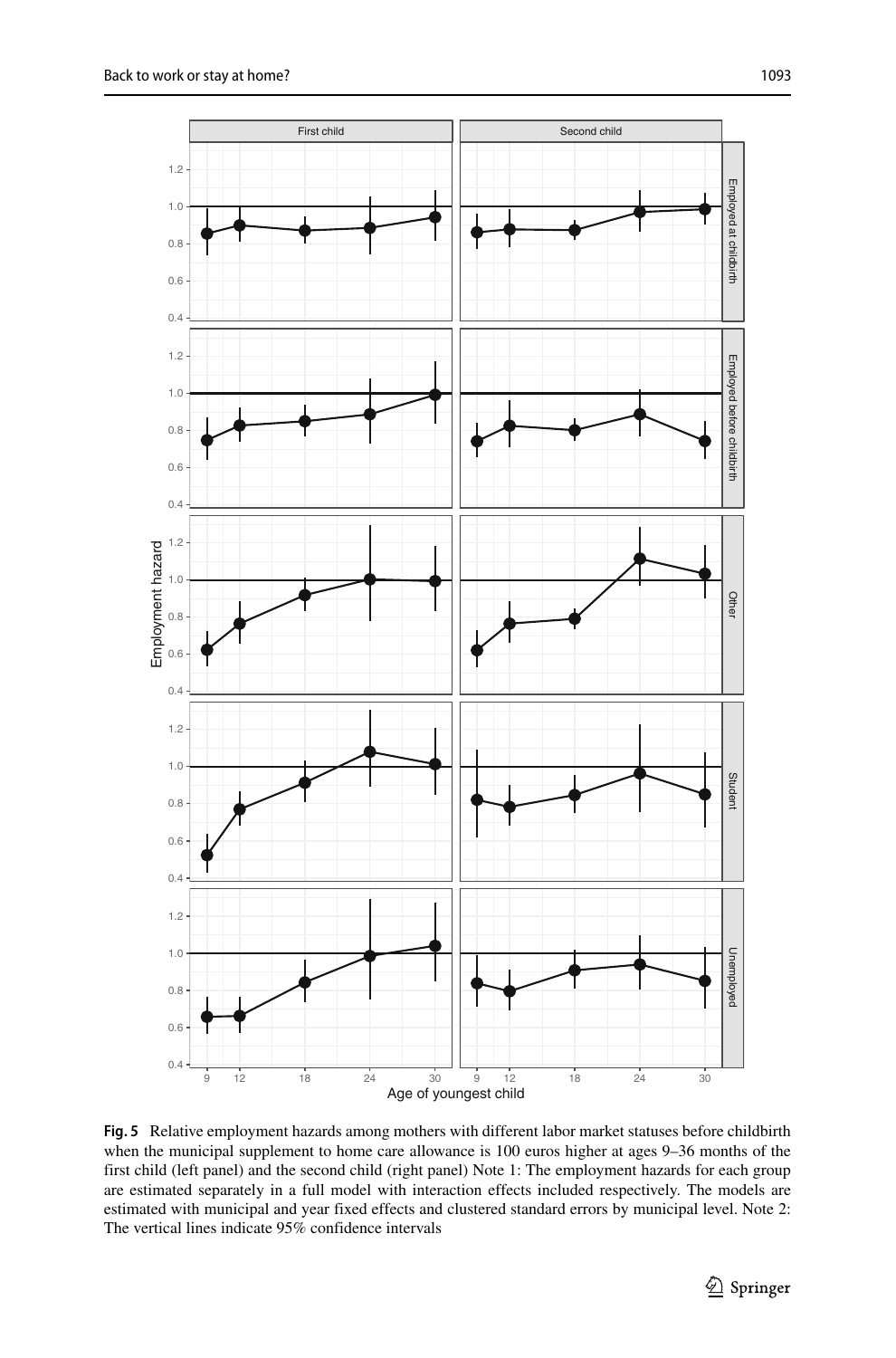# <span id="page-23-0"></span>**Appendix B: Identification tests**

# **B.1 Counterfactual trends**

We test for counterfactual trends in treatment and control groups by including leads and lags in Eq. [1.](#page-9-1) We estimate the model for HCA and PCA supplements separately. We check supplement eligibility at the start of every interval when the child is 12 and 24 months old  $(i = 12, 24)$ . For instance, if the supplement increases by 100 euros when the child's age is within an interval, the increase is defined to take place. We check for possible effects 1–3 years prior, the year the increase is implemented, and 1–3 years after the increase. Figures [6](#page-23-1) and [7](#page-24-0) show the results. The common trends assumption also holds for the subgroups of mothers in Table [6](#page-25-0) for the first child and Table [7](#page-26-0) for the second child. The employment duration is generally unaffected before childbirth, and the hazard to return to employment is reduced when the supplement increases and the subsequent years.

### **B.2 Municipal background characteristics**

If the municipalities respond to, for example, high female employment rates or excess demand for day care by increasing the HCA supplement, the policy effect is endogenous and the causal interpretation is invalid. We test if municipal background characteristics in the pre-treatment period before the increase are correlated with the

<span id="page-23-1"></span>

**Fig. 6** Employment hazard among women giving birth of an at least 100-euro increase of the municipal supplement to the private day care allowance  $1-3$  years before, during, and  $1-3$  years after the increase, when the child is 12–36 months old. Note 1: The models are estimated with all control variables, municipal and year fixed effects, and clustered standard errors on municipal level. Note 2: The vertical lines indicate 95% confidence intervals, and the reference category is no change or no supplement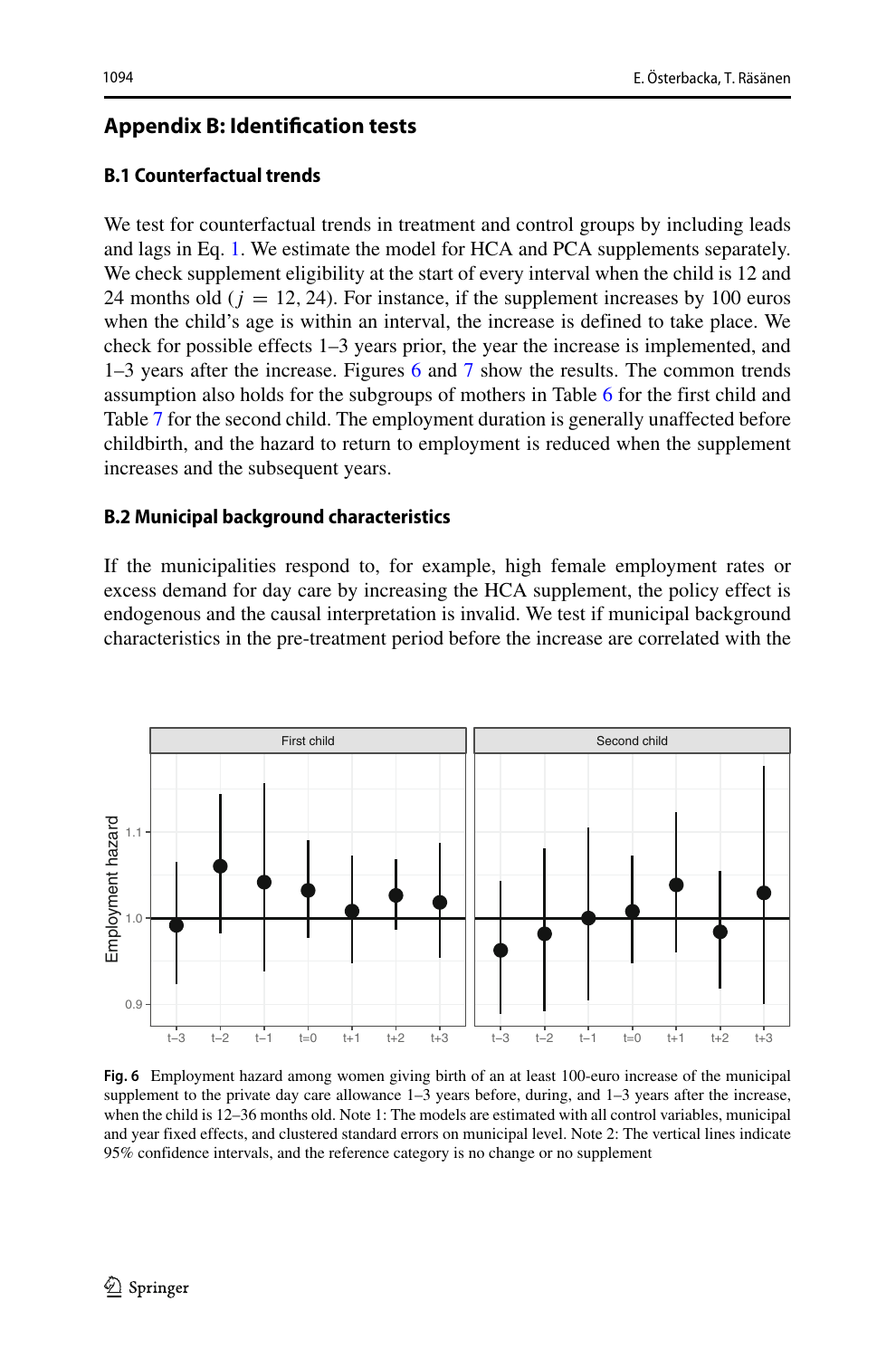<span id="page-24-0"></span>

**Fig. 7** Employment hazard among women giving birth of an at least 100-euro increase of the municipal supplement to home care allowance 1–3 years before, during, and 1–3 years after the increase: for children aged 12–24 months (the upper panel) and for children aged 12–36 months (the lower panel). Note 1: The models are estimated with all control variables, municipal and year fixed effects, and clustered standard errors on municipal level. Note 2: The vertical lines indicate 95% confidence intervals, and the reference category is no change or no supplement

municipality increasing the supplement in year  $t = 0$ . First, we aggregate the data to a balanced panel by municipality and year. Next, we estimate whether selected outcomes have changed before and after the increase of the HCA supplement. The selected outcome variables are the use of home care, public day care, and private day care, and furthermore, the employment rate of women with small children aged 0 to 6. Table [8](#page-27-0) shows that characteristics of treatment municipalities, municipalities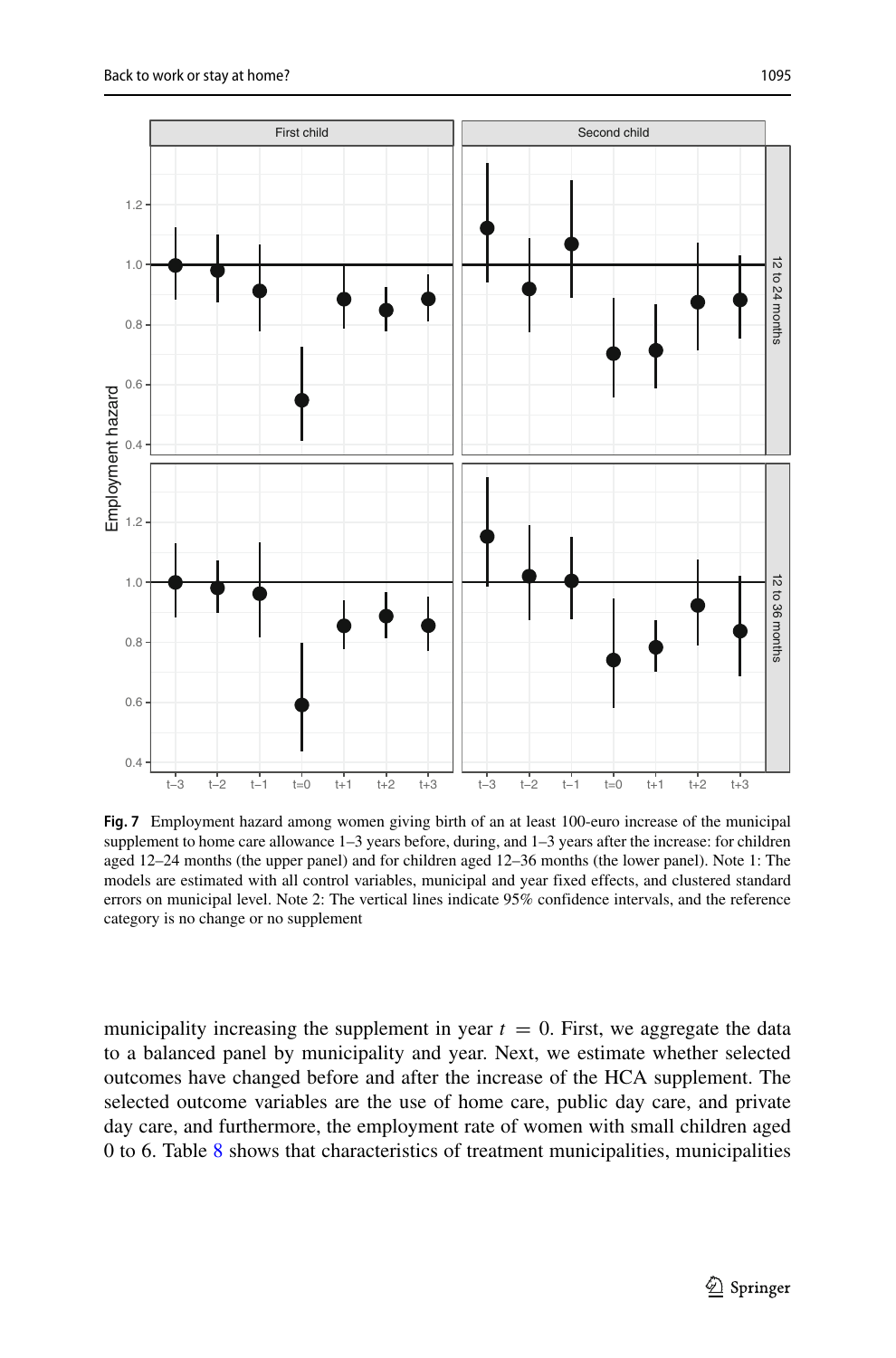| 1096 | E. Österbacka, T. Räsänen |
|------|---------------------------|
|      |                           |

|                         | Dependent variable: Employment |                                                                        |            |           |            |  |
|-------------------------|--------------------------------|------------------------------------------------------------------------|------------|-----------|------------|--|
|                         | Employed at<br>childbirth      | Labor market status before childbirth<br>Employed before<br>childbirth | Unemployed | Student   | Other      |  |
|                         | (1)                            | (2)                                                                    | (3)        | (4)       | (5)        |  |
| 3 years before increase | $-0.035$                       | 0.082                                                                  | $-0.379$   | 0.377     | $0.763***$ |  |
|                         | (0.078)                        | (0.181)                                                                | (0.278)    | (0.266)   | (0.241)    |  |
| 2 years before increase | $-0.012$                       | $-0.082$                                                               | 0.127      | $-0.278$  | 0.065      |  |
|                         | (0.075)                        | (0.191)                                                                | (0.240)    | (0.339)   | (0.295)    |  |
| 1 year before increase  | $-0.047$                       | $-0.197$                                                               | 0.259      | 0.235     | $-0.135$   |  |
|                         | (0.077)                        | (0.182)                                                                | (0.240)    | (0.333)   | (0.284)    |  |
| Increase at $t = 0$     | $-0.582***$                    | $-0.349$                                                               | 0.064      | $-0.741*$ | $-0.600*$  |  |
|                         | (0.084)                        | (0.198)                                                                | (0.251)    | (0.334)   | (0.297)    |  |
| 1 year after increase   | $-0.140*$                      | $-0.210$                                                               | $-0.274$   | 0.026     | $-0.154$   |  |
|                         | (0.061)                        | (0.153)                                                                | (0.228)    | (0.272)   | (0.213)    |  |
| 2 years after increase  | $-0.151***$                    | $-0.119$                                                               | $-0.012$   | 0.417     | 0.079      |  |
|                         | (0.065)                        | (0.160)                                                                | (0.215)    | (0.299)   | (0.220)    |  |
| 3 years after increase  | $-0.124**$                     | $-0.098$                                                               | $-0.186*$  | $0.309**$ | $-0.212$   |  |
|                         | (0.104)                        | (0.246)                                                                | (0.347)    | (0.333)   | (0.434)    |  |
| Observations            | 53,159                         | 10,011                                                                 | 11,144     | 5958      | 12,945     |  |

<span id="page-25-0"></span>**Table 6** Coefficient estimates of the employment effect of a 100-euro increase of the HCA supplement, first child

Note: Specifications include all controls, and municipal and year fixed effects Note: ∗*p<*0.05; ∗∗*p<*0.01; ∗∗∗*p<*0.001

that increase the home care supplement at  $t = 0$ , do not deviate from control municipalities in the pre-treatment period from  $t - 4$  to  $t - 1$  year before the increase. In summary, increases are exogenous to the mothers. Additionally, municipalities increasing the supplement are representative among all municipalities in Finland in the pre-treatment period.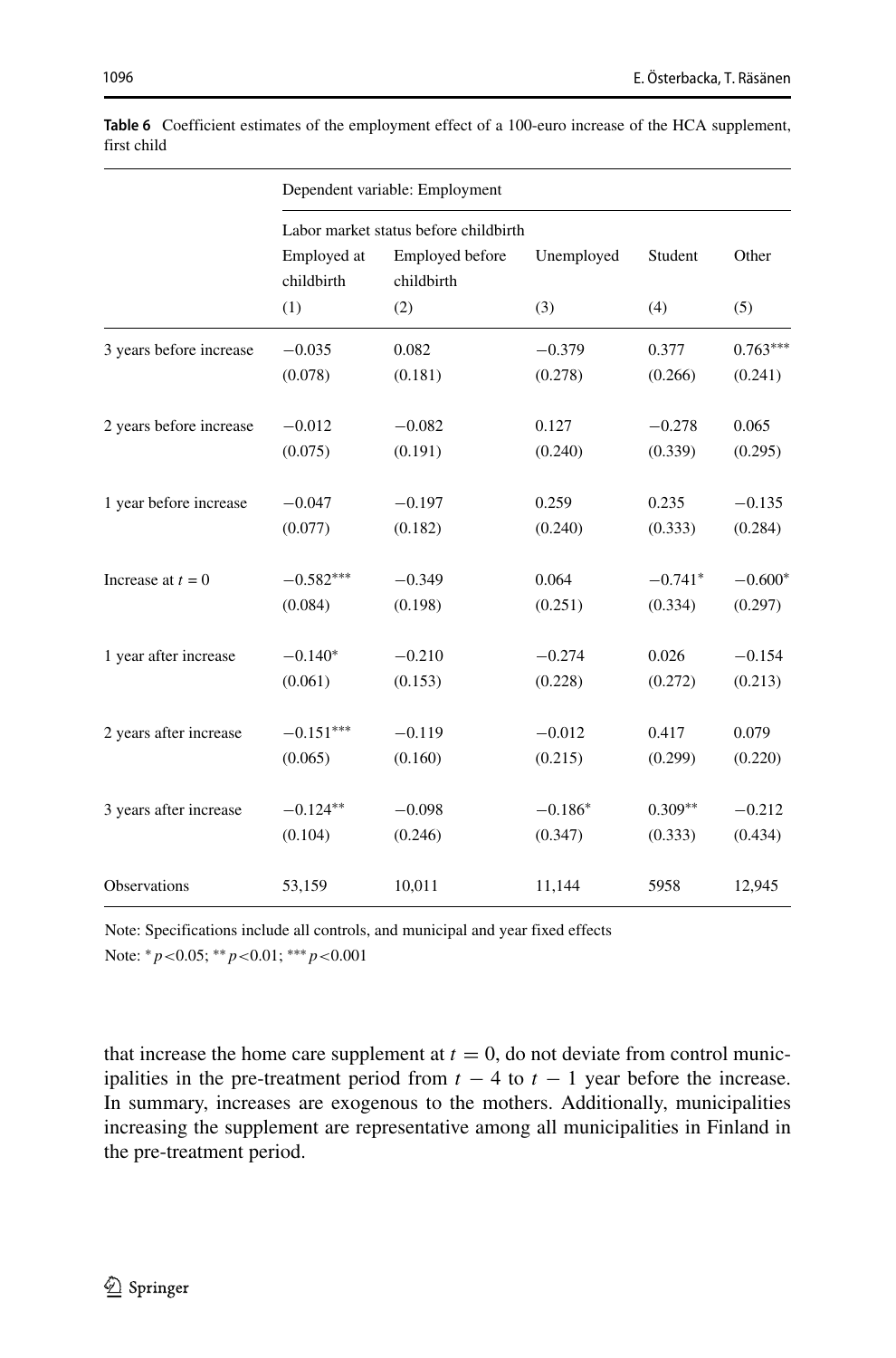|                         | Dependent variable: Employment |                                                                        |            |            |            |  |
|-------------------------|--------------------------------|------------------------------------------------------------------------|------------|------------|------------|--|
|                         | Employed at<br>childbirth      | Labor market status before childbirth<br>Employed before<br>childbirth | Unemployed |            | Other      |  |
|                         | (1)                            | (2)                                                                    | (3)        | (4)        | (5)        |  |
| 3 years before increase | $0.201*$                       | $-0.060$                                                               | 0.204      | 0.258      | 0.092      |  |
|                         | (0.098)                        | (0.229)                                                                | (0.291)    | (0.539)    | (0.210)    |  |
| 2 years before increase | 0.013                          | $-0.042$                                                               | 0.101      | $1.087***$ | 0.103      |  |
|                         | (0.092)                        | (0.235)                                                                | (0.321)    | (0.460)    | (0.205)    |  |
| 1 year before increase  | $-0.004$                       | 0.274                                                                  | 0.076      | 0.144      | $-0.438$   |  |
|                         | (0.092)                        | (0.207)                                                                | (0.306)    | (0.583)    | (0.247)    |  |
| Increase at $t = 0$     | $-0.298*$                      | $-0.252$                                                               | $-0.961*$  | $-0.281$   | $-0.277$   |  |
|                         | (0.089)                        | (0.217)                                                                | (0.417)    | (0.492)    | (0.202)    |  |
| 1 year after increase   | $-0.232*$                      | $-0.147$                                                               | $-0.218$   | $-0.657**$ | $-0.506*$  |  |
|                         | (0.075)                        | (0.186)                                                                | (0.253)    | (0.494)    | (0.190)    |  |
| 2 years after increase  | $-0.031$                       | $-0.145$                                                               | 0.083      | $-0.779$   | $-0.336$   |  |
|                         | (0.074)                        | (0.190)                                                                | (0.246)    | (0.575)    | (0.182)    |  |
| 3 years after increase  | $-0.246$                       | 0.234                                                                  | $-0.016$   | $-0.312*$  | $-0.450**$ |  |
|                         | (0.127)                        | (0.257)                                                                | (0.396)    | (0.533)    | (0.298)    |  |
| Observations            | 32,384                         | 5846                                                                   | 3940       | 1689       | 15,189     |  |

<span id="page-26-0"></span>**Table 7** Coefficient estimates of the employment effect of a 100-euro increase of the HCA, second child

Note: Specifications include all controls, and municipal and year fixed effects Note: ∗*p<*0.05; ∗∗*p<*0.01; ∗∗∗*p<*0.001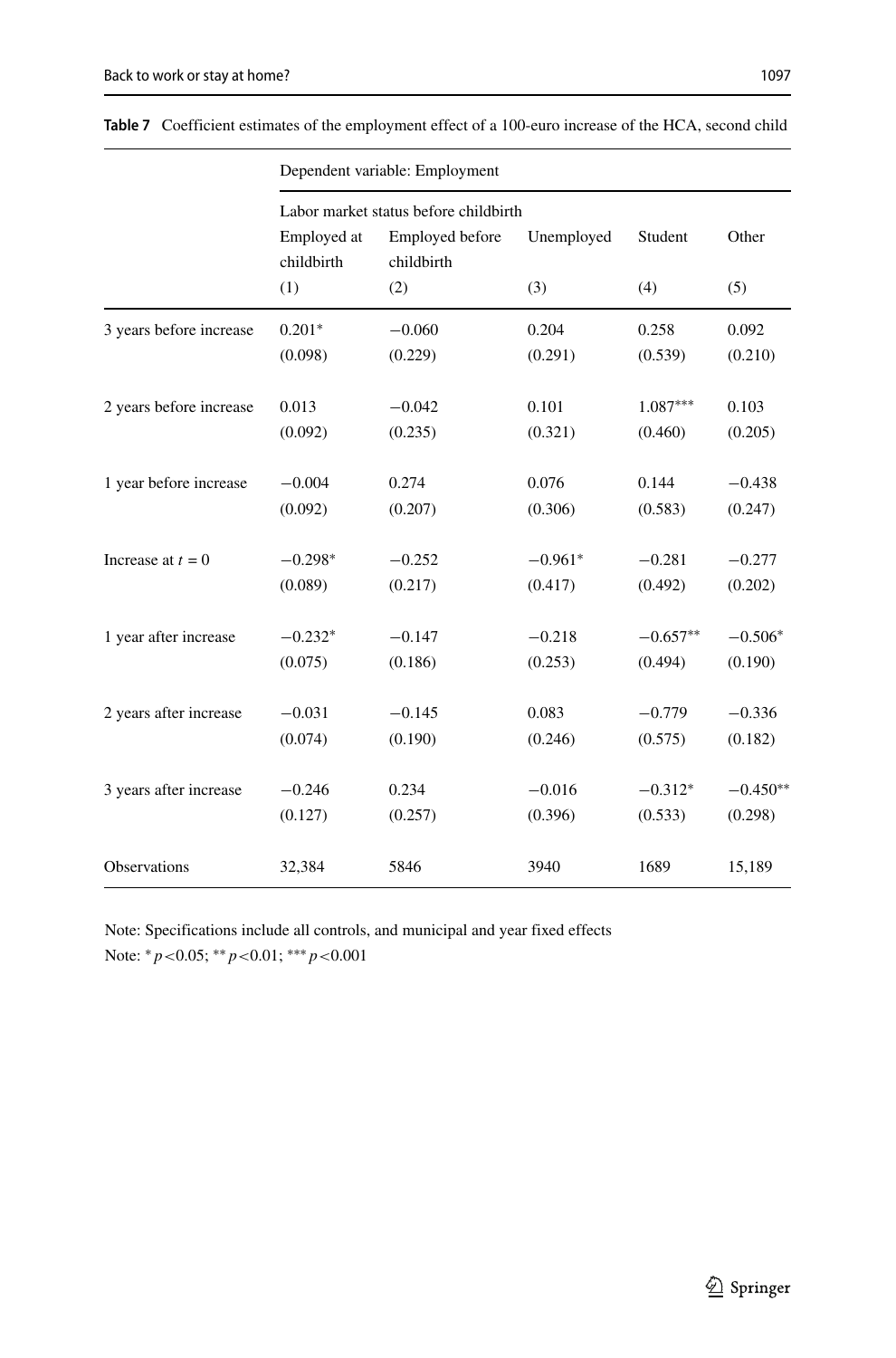|                         | Outcome variable: |                    |                           |                           |                     |
|-------------------------|-------------------|--------------------|---------------------------|---------------------------|---------------------|
|                         | Home care         | Public day<br>care | F. Employment<br>$(0-6y)$ | F. Employment<br>$(0-3y)$ | Private day<br>care |
|                         | (1)               | (2)                | (3)                       | (4)                       | (5)                 |
| 4 years before increase | $-0.008$          | 0.008              | 0.009                     | 0.004                     | $-0.002$            |
|                         | (0.008)           | (0.008)            | (0.010)                   | (0.011)                   | (0.002)             |
| 3 years before increase | $-0.004$          | 0.011              | 0.010                     | $0.021*$                  | $-0.002$            |
|                         | (0.007)           | (0.007)            | (0.009)                   | (0.012)                   | (0.003)             |
| 2 years before increase | $-0.005$          | 0.006              | 0.007                     | 0.008                     | $-0.0005$           |
|                         | (0.006)           | (0.007)            | (0.007)                   | (0.011)                   | (0.002)             |
| 1 year before increase  | $0.012*$          | $-0.007$           | 0.005                     | 0.003                     | $-0.004$            |
|                         | (0.007)           | (0.008)            | (0.009)                   | (0.012)                   | (0.003)             |
| Increase at $t = 0$     | $0.036***$        | $-0.026**$         | $-0.029***$               | $-0.023*$                 | $-0.008**$          |
|                         | (0.009)           | (0.010)            | (0.010)                   | (0.013)                   | (0.004)             |
| 1 year after increase   | $0.029*$          | $-0.012$           | $-0.019$                  | $-0.042**$                | $-0.014**$          |
|                         | (0.016)           | (0.017)            | (0.018)                   | (0.020)                   | (0.006)             |
| 2 years after increase  | $0.032*$          | $-0.020$           | $-0.011$                  | $-0.036*$                 | $-0.012*$           |
|                         | (0.018)           | (0.018)            | (0.020)                   | (0.019)                   | (0.007)             |
| 3 years after increase  | $0.049**$         | $-0.047**$         | $-0.028$                  | $-0.052*$                 | $-0.010$            |
|                         | (0.021)           | (0.022)            | (0.023)                   | (0.029)                   | (0.008)             |
| 4 years after increase  | $0.054***$        | $-0.051***$        | $-0.026$                  | $-0.042$                  | 0.001               |
|                         | (0.019)           | (0.018)            | (0.022)                   | (0.046)                   | (0.006)             |
| Mean values             | 0.329             | 0.657              | 0.521                     | 0.355                     | 0.0246              |
| Observations            | 4,147             | 4,147              | 4,147                     | 4,147                     | 4,147               |
| $R^2$                   | 0.758             | 0.749              | 0.815                     | 0.621                     | 0.785               |

<span id="page-27-0"></span>**Table 8** OLS estimates for changes in main outcome variables, 1–4 years before and after an increase of the HCA supplement

Note: Specifications include municipal and year fixed effects Note: ∗*p<*0.05; ∗∗*p<*0.01; ∗∗∗*p<*0.001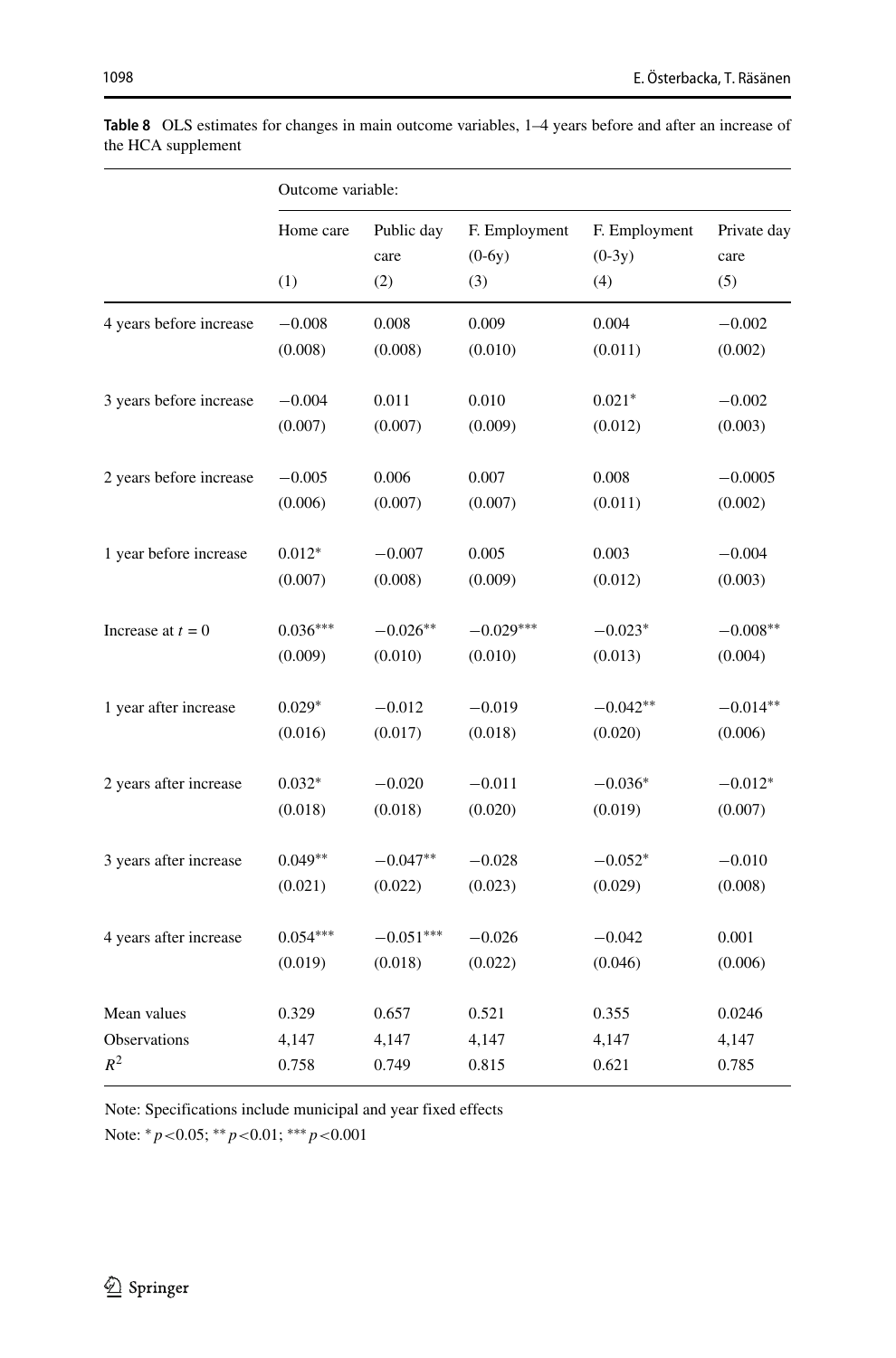**Acknowledgements** We thank the editor Shuaizhang Feng and two anonymous reviewers for helpful comments and suggestions. We also thank our collegues at Kela and Åbo Akademi University, participants at the 30th EALE Conference in Lyon 2018, participants at the Nordic ESPANet conference in Helsinki 2019, and in particular Petri Bockerman, Ann-Zofie Duvander, Anita Haataja, Signe Jauhiainen, Aleksi ¨ Karhula, Anneli Miettinen, Miia Saarikallio-Torp, and Marcus Tamm for valuable comments to previous versions of the paper.

**Funding** Open access funding provided by Abo Akademi University (ABO).

**Open Access** This article is licensed under a Creative Commons Attribution 4.0 International License, which permits use, sharing, adaptation, distribution and reproduction in any medium or format, as long as you give appropriate credit to the original author(s) and the source, provide a link to the Creative Commons licence, and indicate if changes were made. The images or other third party material in this article are included in the article's Creative Commons licence, unless indicated otherwise in a credit line to the material. If material is not included in the article's Creative Commons licence and your intended use is not permitted by statutory regulation or exceeds the permitted use, you will need to obtain permission directly from the copyright holder. To view a copy of this licence, visit [http://creativecommons.org/licenses/by/4.0/.](http://creativecommons.org/licenses/by/4.0/)

#### **Declarations**

**Conflict of interest** The authors declare no competing interests.

# **References**

- <span id="page-28-13"></span>Aalto AM (2018) Incentives and inequalities in family and working life. Ph.d. thesis, Uppsala University, Uppsala, Economic Studies 176
- <span id="page-28-9"></span>Abadie A, Athey S, Imbens G, Wooldridge J (2017) When should you adjust standard errors for clustering? ArXiv e-prints, <http://adsabs.harvard.edu/abs/2017arXiv171002926A>
- <span id="page-28-10"></span>Allison PD (2009) Fixed effects regression models. no. 160 in Quantitative applications in the social sciences. SAGE Publications Inc., Thousand Oaks
- <span id="page-28-0"></span>Apps P, Rees R (2004) Fertility, taxation and family policy. Scand J Econ 106(4):745–763
- <span id="page-28-4"></span>Becker GS (1991) A treatise on the family revised and enlarged edn. Harvard University Press, Cambridge Massachusetts
- <span id="page-28-11"></span>Berg V, Rotkirch A (2014) Faster transition to the second child in late 20th century Finland: a study of birth intervals. Finn Yearb Popul Res 49:73–86
- <span id="page-28-1"></span>Burgess S, Gregg P, Propper C, Washbrook E (2008) Maternity rights and mothers' return to work. Labour Econ 15(2):168–201
- <span id="page-28-5"></span>Cukrowska-Torzewska E, Matysiak A (2020) The motherhood wage penalty: a meta-analysis. Soc Sci Res 88–89:102416
- <span id="page-28-2"></span>Engster D, Stensöta HO (2011) Do family policy regimes matter for children's well-being? Social politics: international studies in gender. State Soc 18(1):82–124
- <span id="page-28-12"></span>Erlandsson A (2017) Child home care allowance and the transition to second- and third-order births in Finland. Popul Res Policy Rev 36(4):607–630
- <span id="page-28-3"></span>Fitzenberger B, Sommerfeld K, Steffes S (2013) Causal effects on employment after first birth—a dynamic treatment approach. Labour Econ 25:49–62
- <span id="page-28-8"></span>Gerster M, Lappegård T (2010) Mother's employment and fertility in Norway Discussion Papers 624. Statistics Norway, Oslo
- <span id="page-28-6"></span>Giuliani G, Duvander AZ (2017) Cash-for-care policy in Sweden: An appraisal of its consequences on female employment. Int J Soc Welf 26(1):49–62
- <span id="page-28-7"></span>Gutiérrez-Doménech M (2005) Employment after motherhood: a European comparison. Labour Econ 12(1):99–123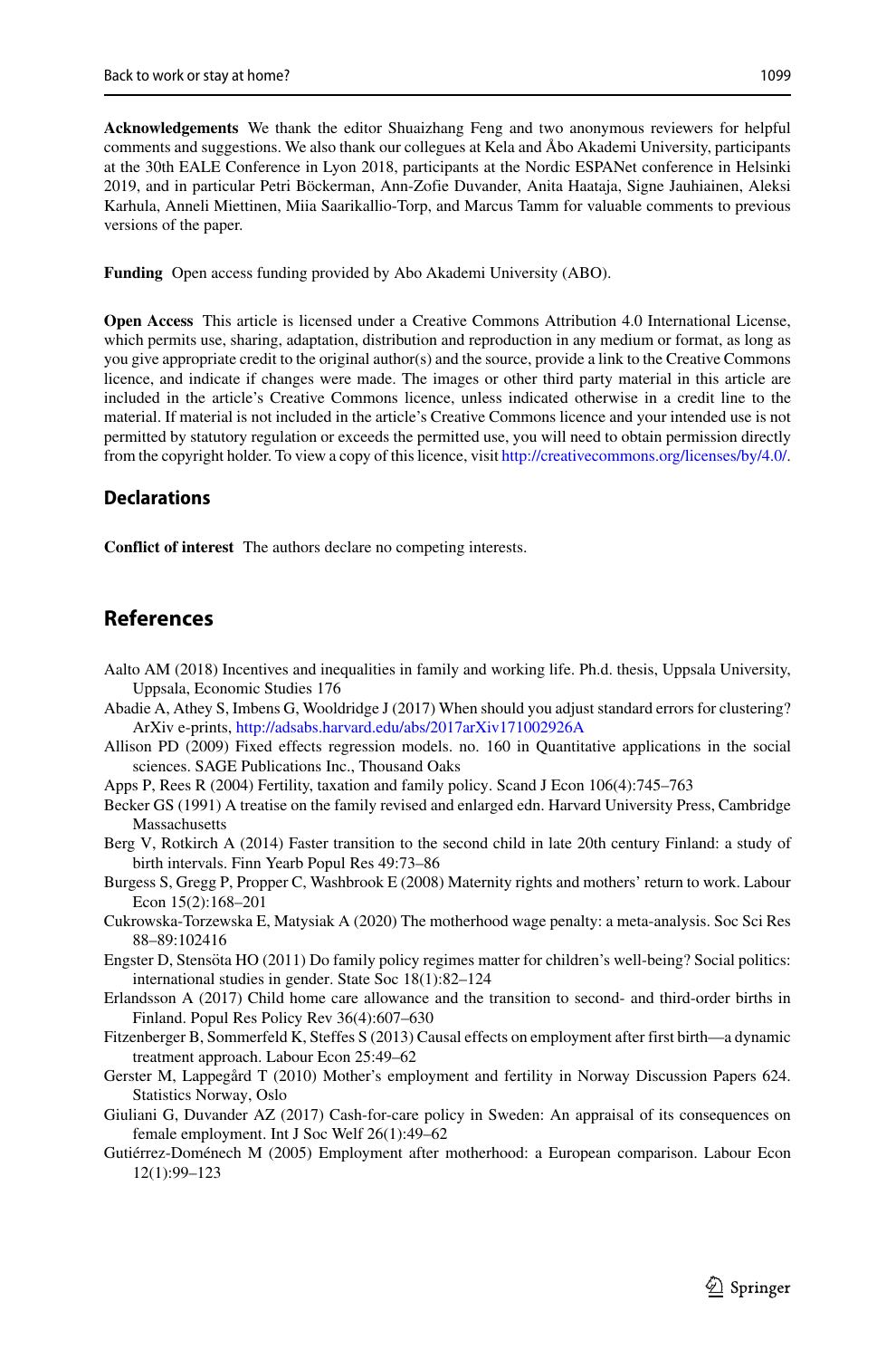- <span id="page-29-7"></span>Hegewisch A, Gornick JC (2011) The impact of work-family policies on women's employment: A review of research from OECD countries. Community, Work & Family 14(2):119–138
- <span id="page-29-1"></span>Kangas O, Rostgaard T (2007) Preferences or institutions? Work-family life opportunities in seven European countries. J European Social Pol 17(3):240–256
- <span id="page-29-28"></span>Kela (2013) Statistical yearbook of the social insurance institution 2012. Official statistics of Finland, Kela, Helsinki
- <span id="page-29-19"></span>Kela (2016) Statistical yearbook of the social insurance institution 2015. Official statistics of Finland, Kela, Helsinki
- <span id="page-29-14"></span>Kornstad T, Thoresen TO (2007) A discrete choice model for labor supply and childcare. J Popul Econ 20(4):781–803
- <span id="page-29-10"></span>Kosonen T (2014) To work or not to work? The effect of childcare subsidies on the labour supply of parents. BE J Econ Anal Pol 14(3):817–848
- <span id="page-29-11"></span>Kosonen T, Huttunen K (2018) Kotihoidon tuen vaikutus lapsiin. Tutkimuksia 115, Palkansaajien tutkimuslaitos, Helsinki
- <span id="page-29-12"></span>Kuhlenkasper T, Kauermann G (2010) Duration of maternity leave in Germany: a case study of nonparametric hazard models and penalized splines. Labour Econ 17(3):466–473
- <span id="page-29-23"></span>Lahtinen J, Selkee J (2016) Varhaiskasvatuskyselyraportti II: hallinto, kuntalisät, palveluseteli. Tech rep., Kuntaliitto, Helsinki
- <span id="page-29-8"></span>Lammi-Taskula J (2004) Äidit työmarkkinoilla – kahden kerroksen väkeä? Yhteiskuntapolitiikka 69(2):202–206
- <span id="page-29-0"></span>Leibowitz A, Klerman JA, Waite LJ (1992) Employment of new mothers and child care choice: Differences by children's age. J Human Res 27(1):112–133
- <span id="page-29-18"></span>Matysiak A, Vignoli D (2008) Fertility and women's employment: A meta-analysis. European Journal of Population / Revue europé, enne de Démographie 24(4): 363-384
- <span id="page-29-22"></span>Miettunen L (2008) Lasten kotihoidon tuen kuntalisät osana suomalaista päivähoitojärjestelmää. Sosiaalija terveysturvan tutkimuksia 101, Kela, Helsinki
- <span id="page-29-13"></span>Mincer J, Polachek S (1974) Family investments in human capital: Earnings of women. J Polit Econ 82(2, Part 2):S76–S108
- <span id="page-29-15"></span>Naz G (2004) The impact of cash-benefit reform on parents' labour force participation. J Popul Econ 17(2):369–383
- <span id="page-29-5"></span>OECD (2018) Is the last mile the longest? Economic gains from gender equality in nordic countries. OECD Pubishing, Paris
- <span id="page-29-4"></span>Olivetti C, Petrongolo B (2017) The economic consequences of family policies: Lessons from a century of legislation in high-income countries. J Econ Perspect 31(1):205–230
- <span id="page-29-9"></span>Peutere L, Haataja A, Vahteran J, Kivimäki M, Pentti J, Virtanen P (2014) Heikentääkö kotihodon tuen kuntalisä äitien kinnittymistä työelämään? Yhteiskuntapolitiikka 79(3):291–305
- <span id="page-29-2"></span>Pronzato CD (2009) Return to work after childbirth: Does parental leave matter in Europe? Rev Econ Househ 7(4):341–360
- <span id="page-29-16"></span>Rønsen M, Sundström M (2002) Family policy and after-birth employment among new mothers—a comparison of Finland, Norway and Sweden. Eur J Popul 18(2):121–152
- <span id="page-29-25"></span>Räsänen T, Österbacka E, Valaste M, Haataja A (2019) Lastenhoidon tukien vaikutus äitien osallistumiseen tyomarkkinoille Sosiaali- ja terveysturvan raportteja 14, Kela, Helsinki ¨
- <span id="page-29-6"></span>Salin M, Hakovirta M, Ylikännö M (2016) Suhtautuminen ansaitsija-hoivaajamalleihin kuudessa Euroopan maassa. In: Haataja A, Airio I, Saarikallio-Torp M, Valaste M (eds) Laulu 573 566 perheesta. Lapsiperheet ja perhepolitiikka 2000-luvulla, Kela, Helsinki, Teemakirja 15, pp 200–225 ¨
- <span id="page-29-20"></span>Salmi M, Närvi J (2017) Perhevapaat, talouskriisi ja sukupuolten tasa-arvo Raportti 4, Terveyden ja hyvinvoinnin laitos, Helsinki
- <span id="page-29-17"></span>Schøne P (2004) Labour supply effects of a cash-for-care subsidy. J Popul Econ 17(4):703–727
- <span id="page-29-24"></span>Säkkinen S, Kuoppala T (2018) Varhaiskasvatus 2017 tilastoraportti 32, Terveyden ja hyvinvoinnin laitos, Helsinki
- <span id="page-29-26"></span>Statistics Finland (2017) Statistical yearbook of Finland 2017. Official statistics of Finland 117, Statistics Finland, Helsinki
- <span id="page-29-21"></span>Takala P (2000) Lastenhoito ja sen julkinen tuki. Stakes, Kansaneläkelaitos, Helsinki
- <span id="page-29-3"></span>Ulker A, Guven C (2011) Determinants of maternity leave duration in Australia: Evidence from the HILDA survey. Econ Rec 87(278):399–413
- <span id="page-29-27"></span>Viitanen TK (2011) Child care voucher and labour market behaviour: experimental evidence from Finland. Appl Econ 43(23):3203–3212